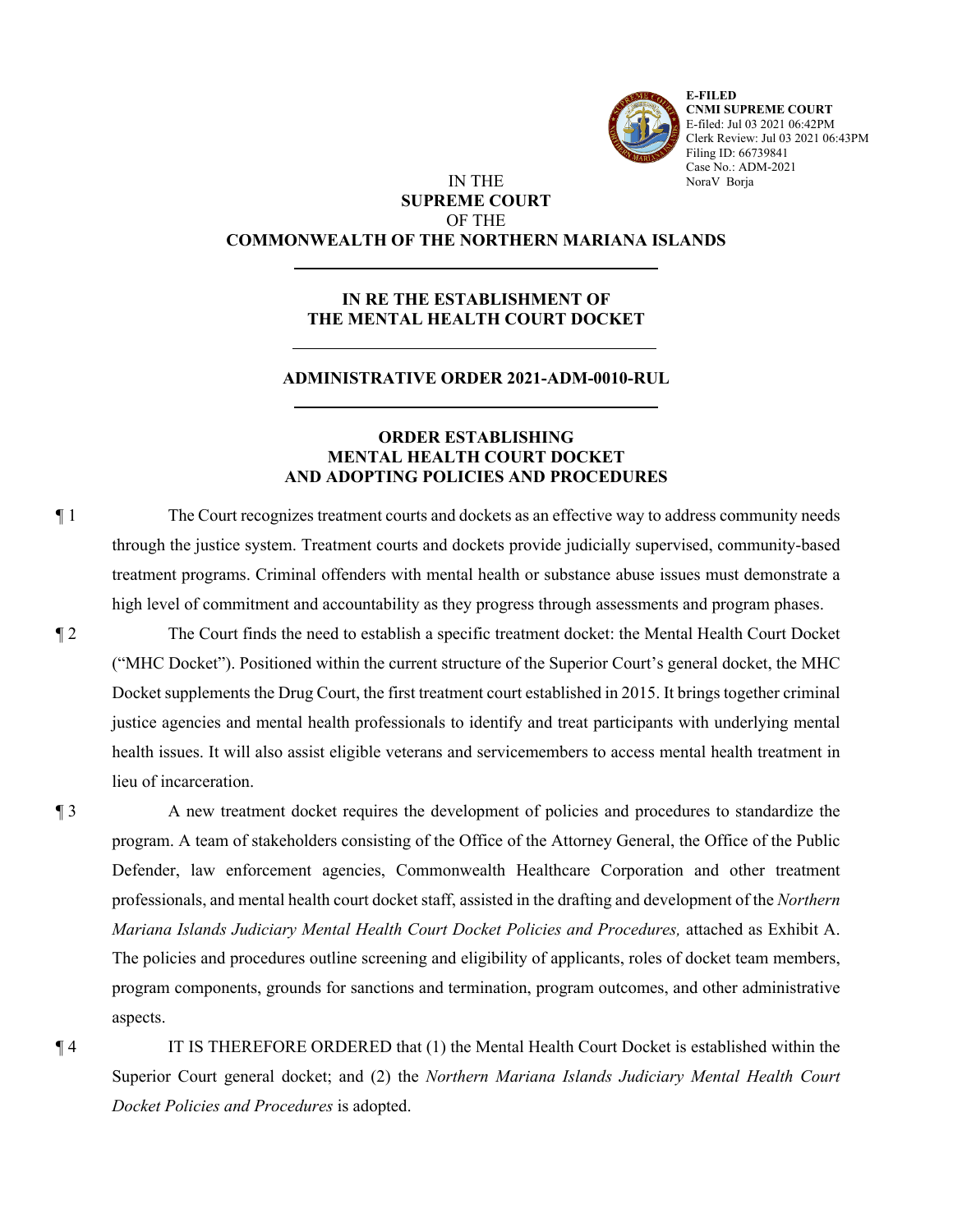# SO ORDERED this 3rd day of July, 2021.

 $\sqrt{s}$ / ALEXANDRO C. CASTRO Chief Justice

 $\sqrt{s}$ / JOHN A. MANGLONA Associate Justice

 $\sqrt{s}$ /

PERRY B. INOS Associate Justice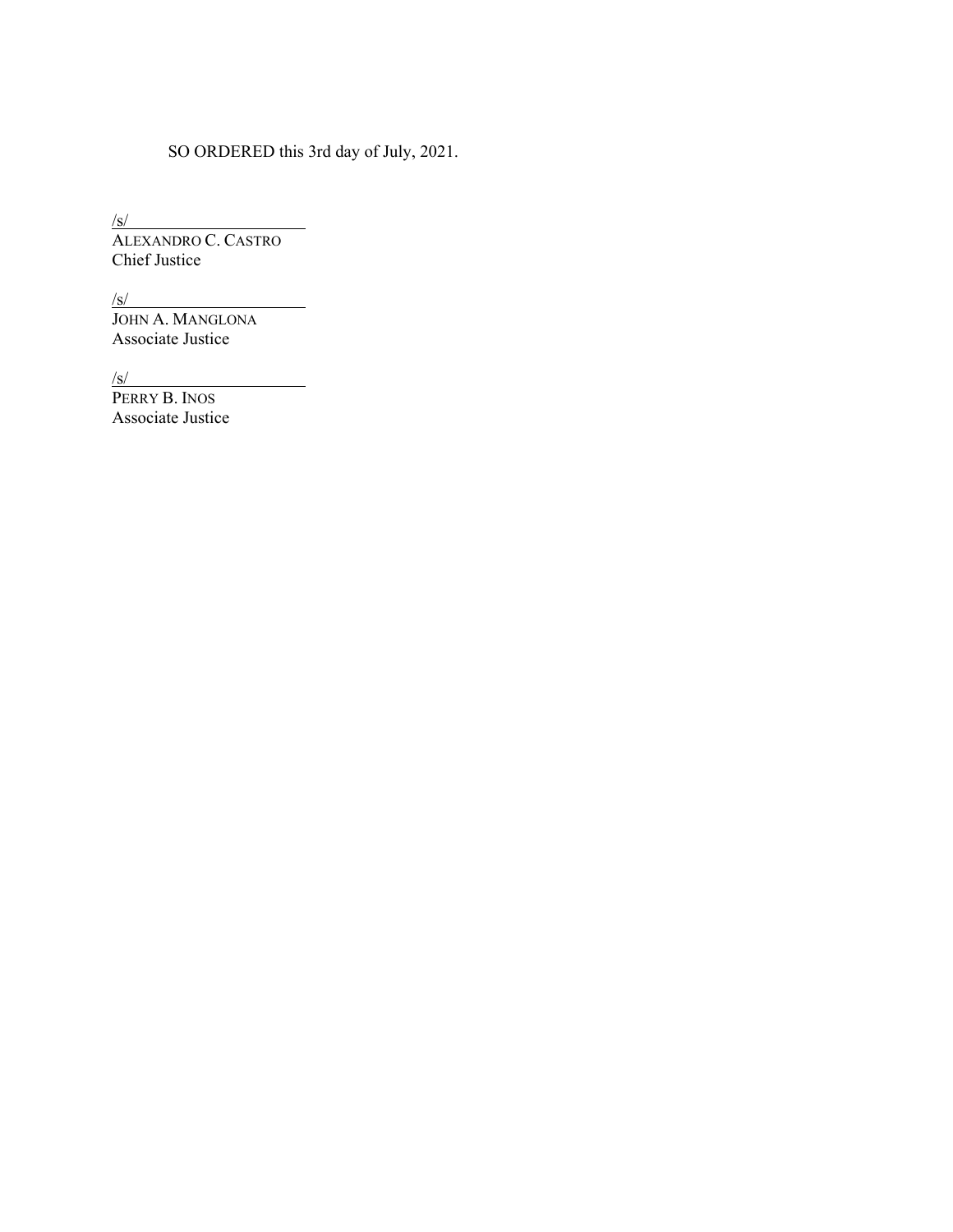

**E-FILED CNMI SUPREME COURT** E-filed: Jul 03 2021 06:42PM Clerk Review: Jul 03 2021 06:43PM Filing ID: 66739841 Case No.: ADM-2021 NoraV Borja



# **NORTHERN MARIANA ISLANDS JUDICIARY MENTAL HEALTH COURT DOCKET**

# **POLICIES AND PROCEDURES**

# **EXHIBIT A**

Approved by the COMMONWEALTH SUPREME COURT July 3, 2021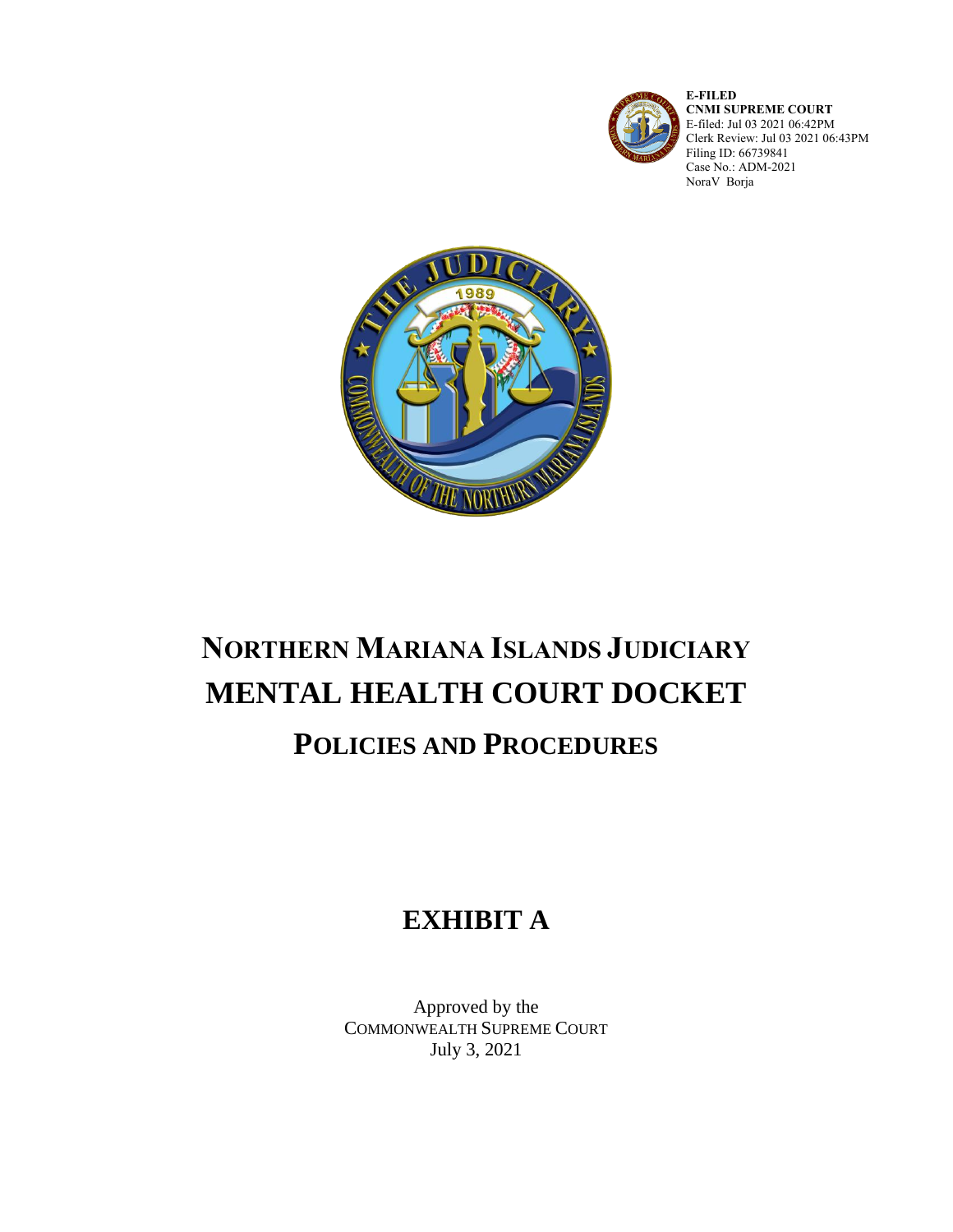# **Table of Contents**

| <b>SECTION 1.</b>                                                   |  |  |  |
|---------------------------------------------------------------------|--|--|--|
|                                                                     |  |  |  |
|                                                                     |  |  |  |
|                                                                     |  |  |  |
|                                                                     |  |  |  |
|                                                                     |  |  |  |
|                                                                     |  |  |  |
|                                                                     |  |  |  |
| <b>ELIGIBILITY AND ENTRANCE PROTOCOL 9</b><br><b>SECTION 2.</b>     |  |  |  |
|                                                                     |  |  |  |
|                                                                     |  |  |  |
|                                                                     |  |  |  |
|                                                                     |  |  |  |
|                                                                     |  |  |  |
|                                                                     |  |  |  |
|                                                                     |  |  |  |
| <b>ROLES OF THE MENTAL HEALTH COURT DOCKET</b><br><b>SECTION 3.</b> |  |  |  |
|                                                                     |  |  |  |
|                                                                     |  |  |  |
|                                                                     |  |  |  |
|                                                                     |  |  |  |
| (d) Office of The Public Defender or Defense Attorney 14            |  |  |  |
|                                                                     |  |  |  |
| (f)                                                                 |  |  |  |
| (g) Department of Public Safety Representative 17                   |  |  |  |
| (h) Mental Health Court Docket Caseworker.  17                      |  |  |  |
| (i)                                                                 |  |  |  |
| <b>SECTION 4.</b>                                                   |  |  |  |
|                                                                     |  |  |  |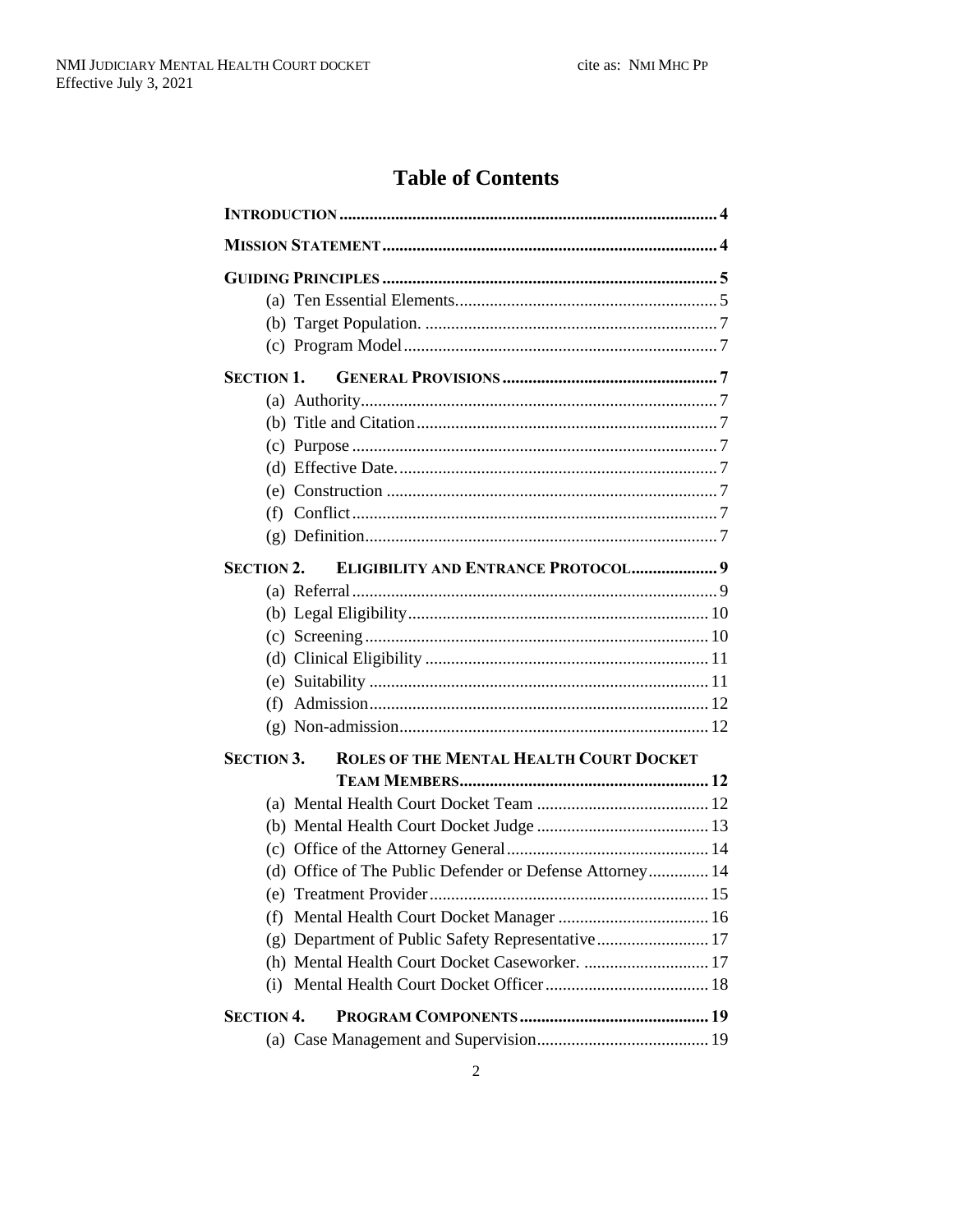| <b>SECTION 5.</b>  | <b>INCENTIVES, SANCTIONS, AND THERAPEUTIC</b>                |  |  |
|--------------------|--------------------------------------------------------------|--|--|
|                    |                                                              |  |  |
|                    |                                                              |  |  |
|                    |                                                              |  |  |
|                    |                                                              |  |  |
| <b>SECTION 6.</b>  | <b>GROUNDS FOR SANCTION OR TERMINATION  25</b>               |  |  |
| <b>SECTION 7.</b>  | PROGRAM OUTCOMES FOR A PARTICIPANT  26                       |  |  |
|                    |                                                              |  |  |
|                    |                                                              |  |  |
|                    |                                                              |  |  |
|                    |                                                              |  |  |
|                    | <b>SECTION 8. DATA COLLECTION AND PROGRAM EVALUATION  28</b> |  |  |
|                    |                                                              |  |  |
|                    |                                                              |  |  |
| <b>SECTION 9.</b>  | <b>DRUG AND ALCOHOL TESTING PROTOCOL 28</b>                  |  |  |
|                    |                                                              |  |  |
|                    |                                                              |  |  |
|                    |                                                              |  |  |
|                    |                                                              |  |  |
|                    |                                                              |  |  |
|                    |                                                              |  |  |
|                    |                                                              |  |  |
|                    |                                                              |  |  |
|                    |                                                              |  |  |
| <b>SECTION 11.</b> |                                                              |  |  |
| <b>SECTION 12.</b> |                                                              |  |  |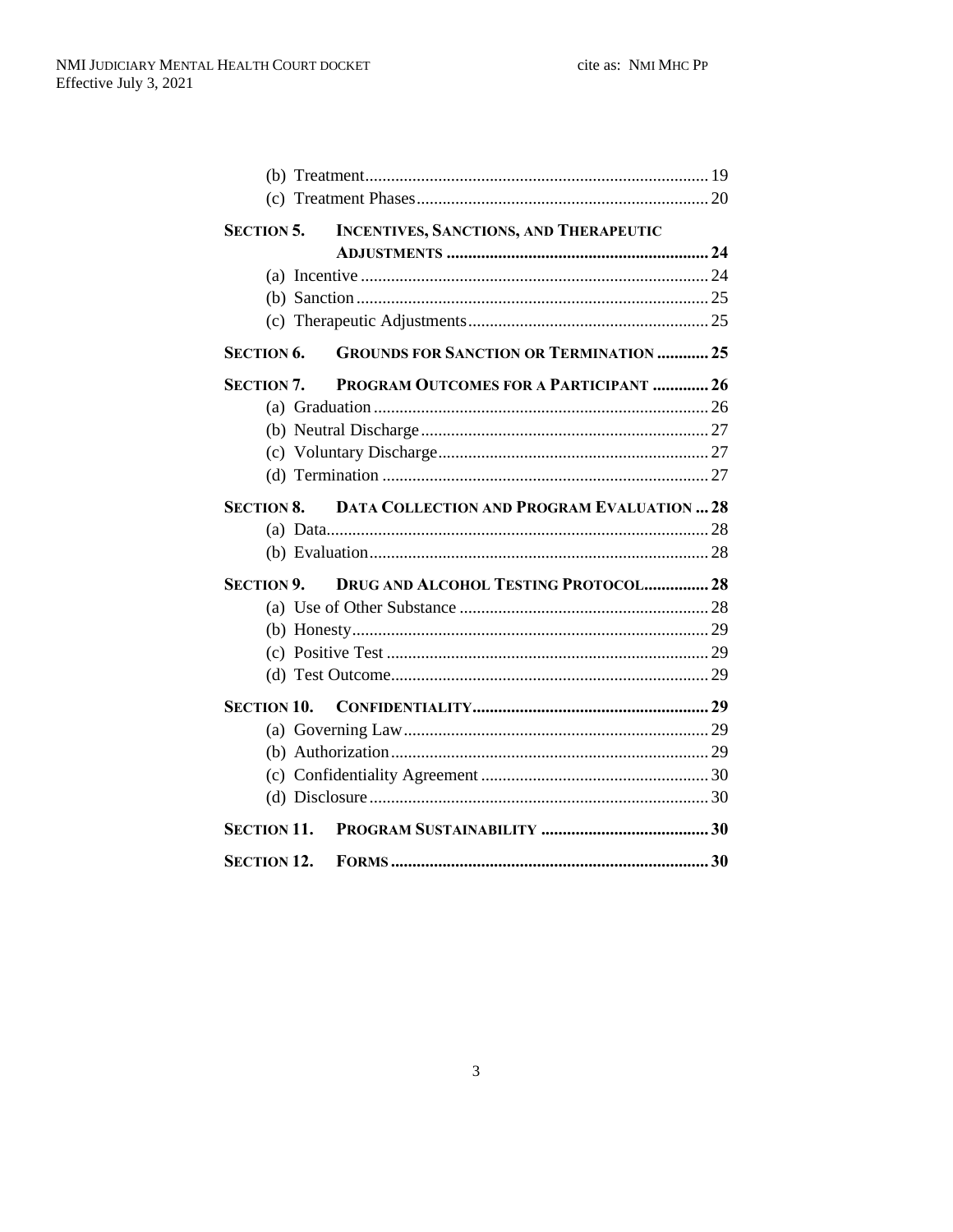#### **INTRODUCTION**

<span id="page-5-0"></span>The Mental Health Court Docket ("MHC") is a specialty court docket that brings together criminal justice agencies and mental health professionals to identify and treat participants with underlying mental health issues. The mental health court docket is created within the existing structure of the Superior Court's general docket. The creation of the new docket does not establish an inferior court, as that authority rests with the Commonwealth legislature. However, for purposes of this policy, we refer to the docket as the Mental Health Court.

MHC provides intensive supervision to individuals charged with a misdemeanor or felony offense as a direct result of mental health symptoms or intellectual and developmental disabilities. It is a voluntary program and utilizes problem-solving docket and non-adversarial models to provide participants with accountability, treatment, rehabilitation, medication management, criminal justice services, and social support services. The Judge and Team work together with participants toward a common goal of enhanced quality of life and decreased criminal justice involvement. This program also assists eligible veterans and service members to access mental health treatment in lieu of incarceration.

Participants must enter a plea in abeyance, after having been legally and clinically found as eligible. Participants attend frequent status review hearings, meet with the Team regularly, and comply with treatment and case management plans developed based on individual needs.

The program has several phases, each consisting of different benchmarks. Upon a successful program completion, the case will be dismissed.

### **MISSION STATEMENT**

<span id="page-5-1"></span>*The MHC's mission is to improve the lives of individuals affected by mental health challenges by providing a multi-disciplinary approach, integrating evidence-based and culturally sensitive treatment, and promoting healthy and positive behaviors.*

The MHC aims to accomplish its mission by:

- 1. Connecting the participant with mental health treatment providers;
- 2. Reducing participant incarceration through a combination of court supervision, treatment, and support;
- 3. Improving management of mental health symptoms and cooccurring disorders, and reducing contact with the criminal justice system as a result; and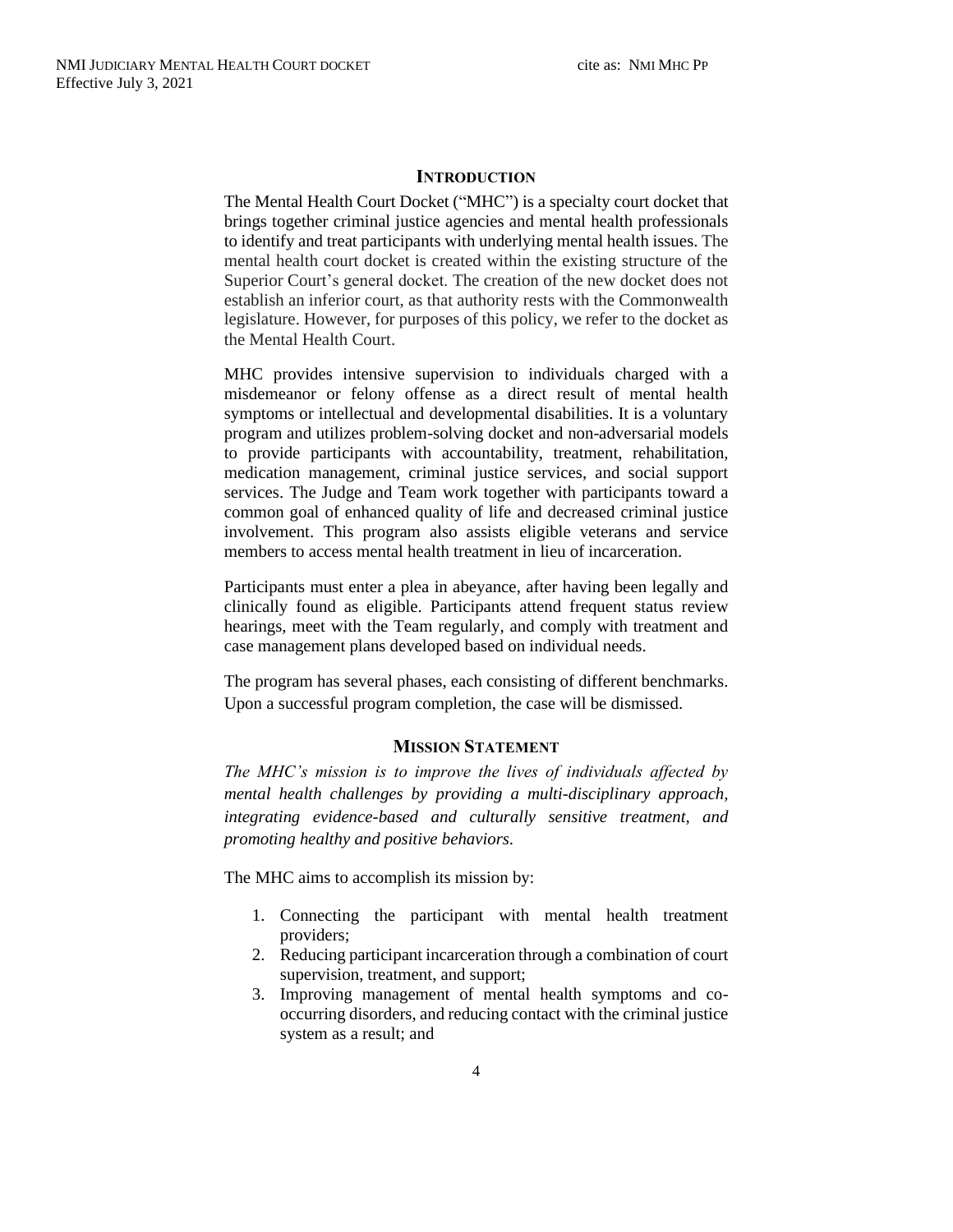4. Promoting public safety by reducing recidivism.

#### **GUIDING PRINCIPLES**

<span id="page-6-0"></span>In 2007, the Council of State Governments Justice Center created a report for the Bureau of Justice Assistance (BJA), a component of the U.S. Department of Justice's Justice Programs, entitled, "Improving Responses to People with Mental Illnesses – The Essential Elements of a Mental Health Court." During this project, the National Drug Court Institute provided assistance with lessons learned developing its publication "Defining Drug Courts: The Key Components." Collaborative efforts led to the publication of the ten essential elements of mental health court design and implementation.

Two key principles underlie the ten essential elements. First, at the heart of each element is collaboration among the criminal justice, mental health, substance abuse treatment, and related systems. True cross-system collaboration is imperative to realize any of these elements and to successfully operate a mental health court. It is generally accepted that achieving this type of collaboration is difficult, particularly breaking down institutional barriers and eschewing the adversarial process. Second, the elements make clear that mental health courts will not be the sole solution for societal problems encompassed within the behavioral health care system. Reversing the overrepresentation of people with mental illnesses in the criminal justice system requires a comprehensive strategy of which mental health courts should be just one piece. The MHC staff must be vigilant in staying on top of new research and updates to the specialty court model. Below is a summary of the ten essential elements:

#### <span id="page-6-1"></span>(a) **Ten Essential Elements**.

- (1) **Planning and Administration**. A broad-based group of stakeholders representing the criminal justice, mental health, substance abuse treatment, and related systems and the community guides the planning and administration of the court.
- (2) **Target Population**. Eligibility criteria address public safety and consider a community's treatment capacity as well as the availability of alternatives to pretrial detention for participants with mental illnesses. Eligibility criteria also consider the relationship between mental illness and offenses, while allowing the individual circumstances of each case to be considered.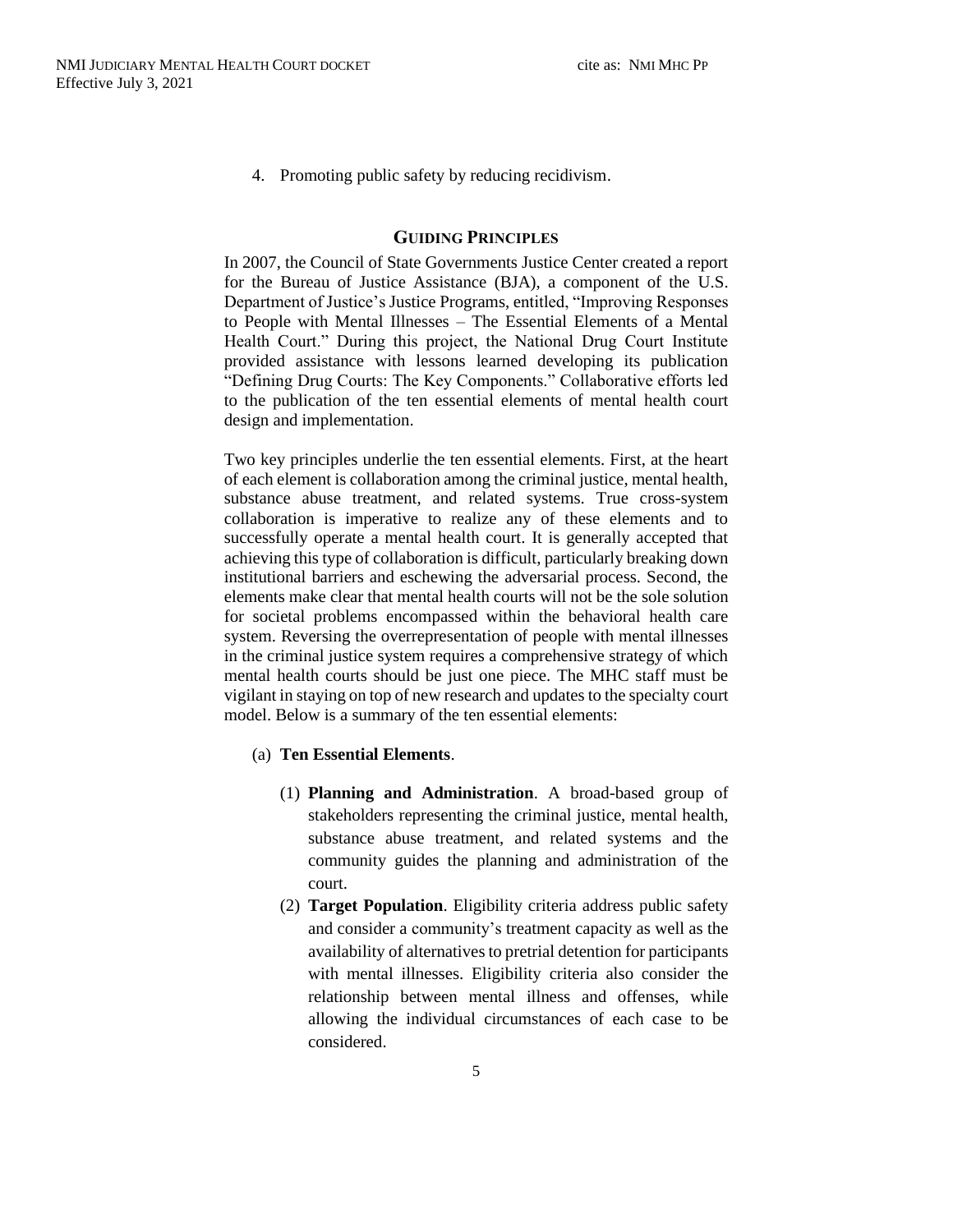- (3) **Timely Participant Identification and Linkage to Services**. The participant is identified, referred, and accepted into mental health courts, and then linked to community-based treatment as quickly as possible.
- (4) **Terms of Participation**. facilitate the participant's engagement in treatment, are individualized to correspond to the level of risk that the participant presents to the community, and provide for positive legal outcomes for those who successfully complete the program.
- (5) **Informed Choice**. The participant fully understands the program requirements before agreeing to participate in mental health court. A defense attorney is provided to inform this decision and subsequent decisions about program involvement. Procedures exist in the mental health court to address, in a timely fashion, concerns about a participant's competency whenever they arise.
- (6) **Treatment Supports and Services**. Mental health courts connect a participant to comprehensive and individualized treatment in the community. They strive to use—and increase the availability of— evidence-based treatment.
- (7) **Confidentiality**. Health and legal information should be shared in a way that protects the participant's confidentiality rights as a mental health consumer and constitutional rights. Information gathered as part of the participant's court-ordered treatment should be safeguarded if the participant is returned to traditional court processing.
- (8) **Court Team**. A team of criminal justice and mental health staff and treatment providers receive special, ongoing trainings. The participant achieves treatment and criminal justice goals by regularly reviewing and revising the court process.
- (9) **Monitoring Adherence to Court Requirements**. Criminal justice and mental health staff collaboratively monitor the participant's adherence to court conditions, offer individualized graduated incentives or sanctions, and modify treatment as necessary to promote public safety and the participant's recovery.
- (10) **Sustainability**. Data are collected and analyzed to demonstrate the impact of the mental health court, its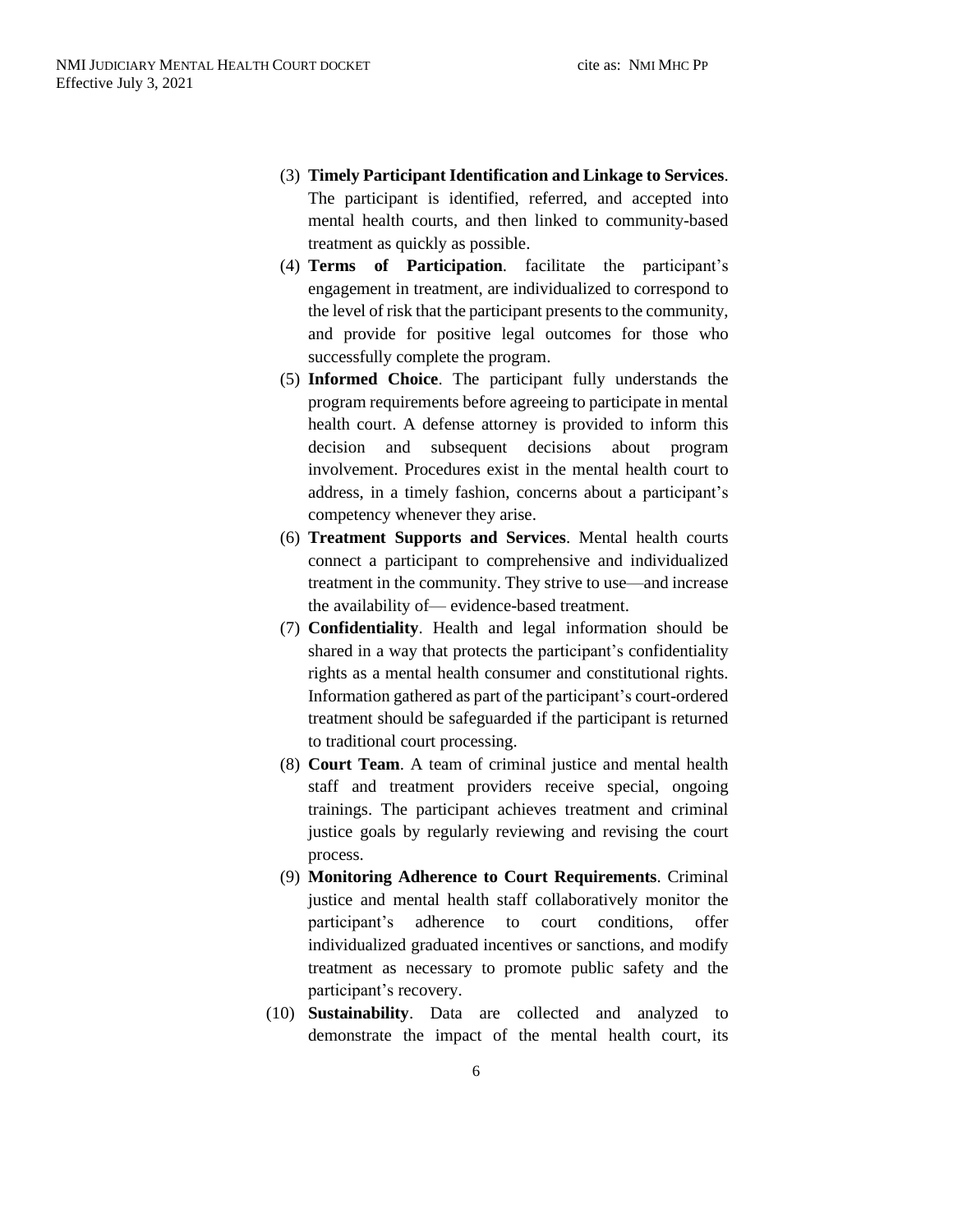performance is assessed periodically (and procedures are modified accordingly), court processes are institutionalized, and support for the court in the community is cultivated and expanded.

- <span id="page-8-0"></span>(b) **Target Population**. MHC targets persons who have been diagnosed with serious mental illness or an intellectual and developmental disability. MHC will prioritize applicants who are high risk, high needs, or moderate risk, as determined by the appropriate assessment tools.
- <span id="page-8-1"></span>(c) **Program Model.** MHC has adopted the plea in abeyance model. The participant enters a plea of guilty and the Judge holds the plea in abeyance pending the outcome in the program. If the participant successfully completes the program, the Judge will reject the plea and dismiss the case. If the participant is terminated from the program, the Judge will accept the plea and sentence the participant pursuant to the agreement.

## <span id="page-8-3"></span><span id="page-8-2"></span>**Section 1. General Provisions**

- (a) **Authority**. These policies and procedures are promulgated pursuant to Article IV, Section 3 of the NMI Constitution.
- <span id="page-8-4"></span>(b) **Title and Citation**. These policies and procedures shall be known as the NMI Judiciary Mental Health Court Docket Policies and Procedures and shall be cited as NMI MHC PP.
- <span id="page-8-5"></span>(c) **Purpose**. The purpose of MHC's policies and procedures is to give a clear understanding, approach, and method for proper and timely MHC case flow and to ensure the adoption of best practices established by national organizations.
- <span id="page-8-6"></span>(d) **Effective Date**. These policies and procedures shall become effective upon their adoption by the NMI Supreme Court.
- <span id="page-8-7"></span>(e) **Construction**. These policies and procedures shall be construed to ensure simplicity in procedure, fairness in administration, and elimination of unjustifiable expense and delay.
- <span id="page-8-8"></span>(f) **Conflict**. Nothing in these policies and procedures is meant to contravene established Commonwealth and federal laws or regulations, or other court rules, policies or procedures.
- <span id="page-8-9"></span>(g) **Definition**. Unless defined below, any word found within these policies and procedures shall retain its commonly understood meaning. The following terms are defined: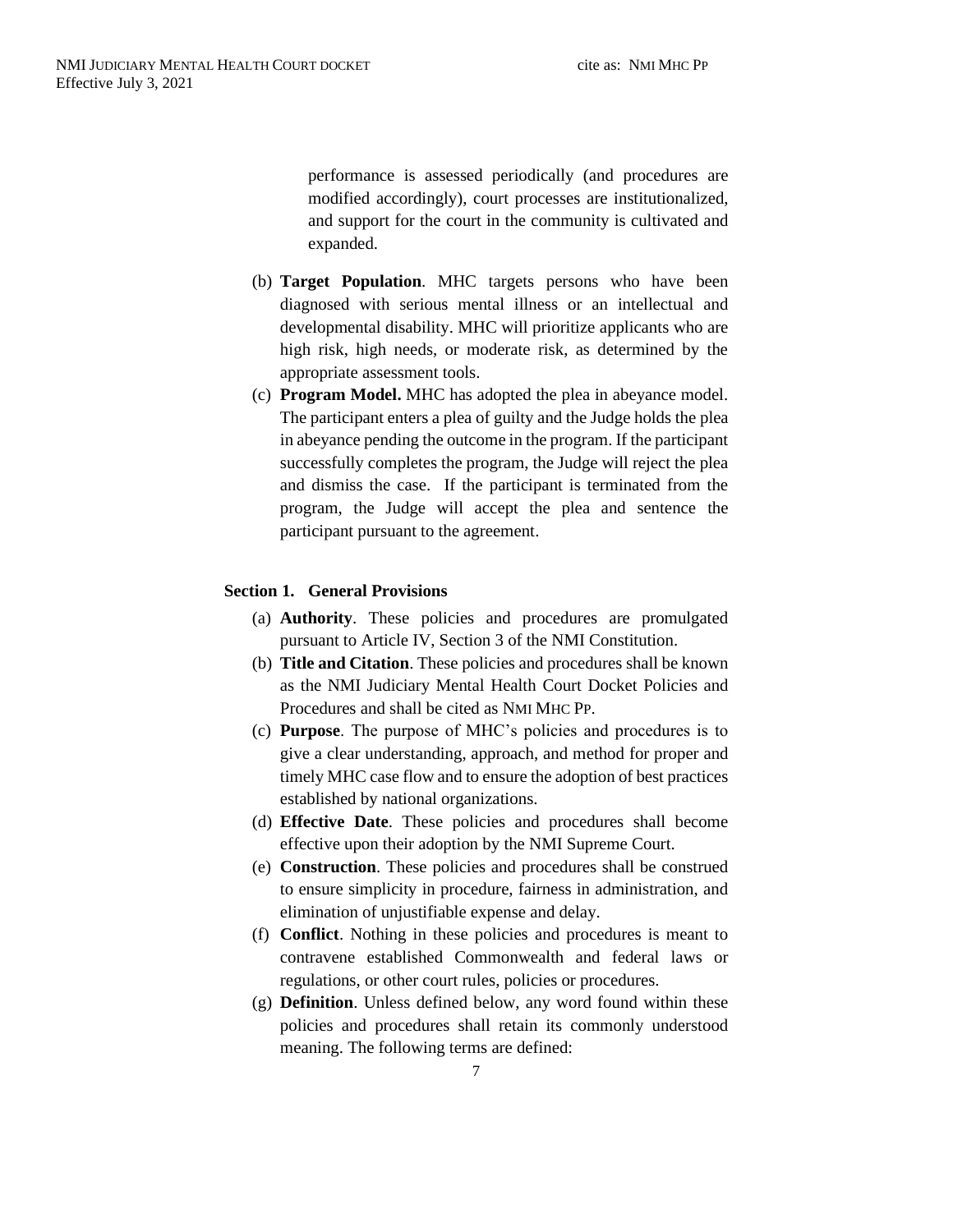- (1) **Applicant** means the person applying for entrance in MHC.
- (2) **Dangerous Offense** means a person currently charged with or convicted of:
	- (i) murder or sexual felony;
	- (ii) any violent felony; or
	- (iii) arson.
- (3) **Mental Health Court Docket ("MHC")** means a nonadversarial specialty docket within the Superior Court that seeks the rehabilitation and treatment of the participant with underlying mental health issues through continuous court monitoring and holistic approaches based on best practice standards.
- (4) **Mental Health Court Docket Caseworker ("Caseworker")** means a staff member who refers the participant to specific treatment based on individual needs, the Treatment Provider's ability to comply with the court's reporting requirements, and the Treatment Provider's capacity to provide appropriate care (e.g., mental or physical health, language, etc.).
- (5) **Mental Health Court Docket Hearing** means:
	- (i) Change-of-Plea hearing is where the participant enters a guilty plea and the Judge holds the plea in abeyance;
	- (ii) Review hearing, which is conducted weekly or as mandated;
	- (iii) Order-to-Show-Cause hearing, which is held for the participant who wants to contest a violation; or
	- (iv) Termination hearing, which is held to determine whether the participant should be terminated from the program.
- (6) **Mental Health Court Docket Judge ("Judge")** means the Presiding Judge or Associate Judge of the CNMI Superior Court assigned to assigned to MHC.
- (7) **Mental Health Court Docket Manager ("Manager")** means the person who oversees the docket's daily operations, including case flow, treatment planning, referrals to suitable Treatment Providers, and participants' progress.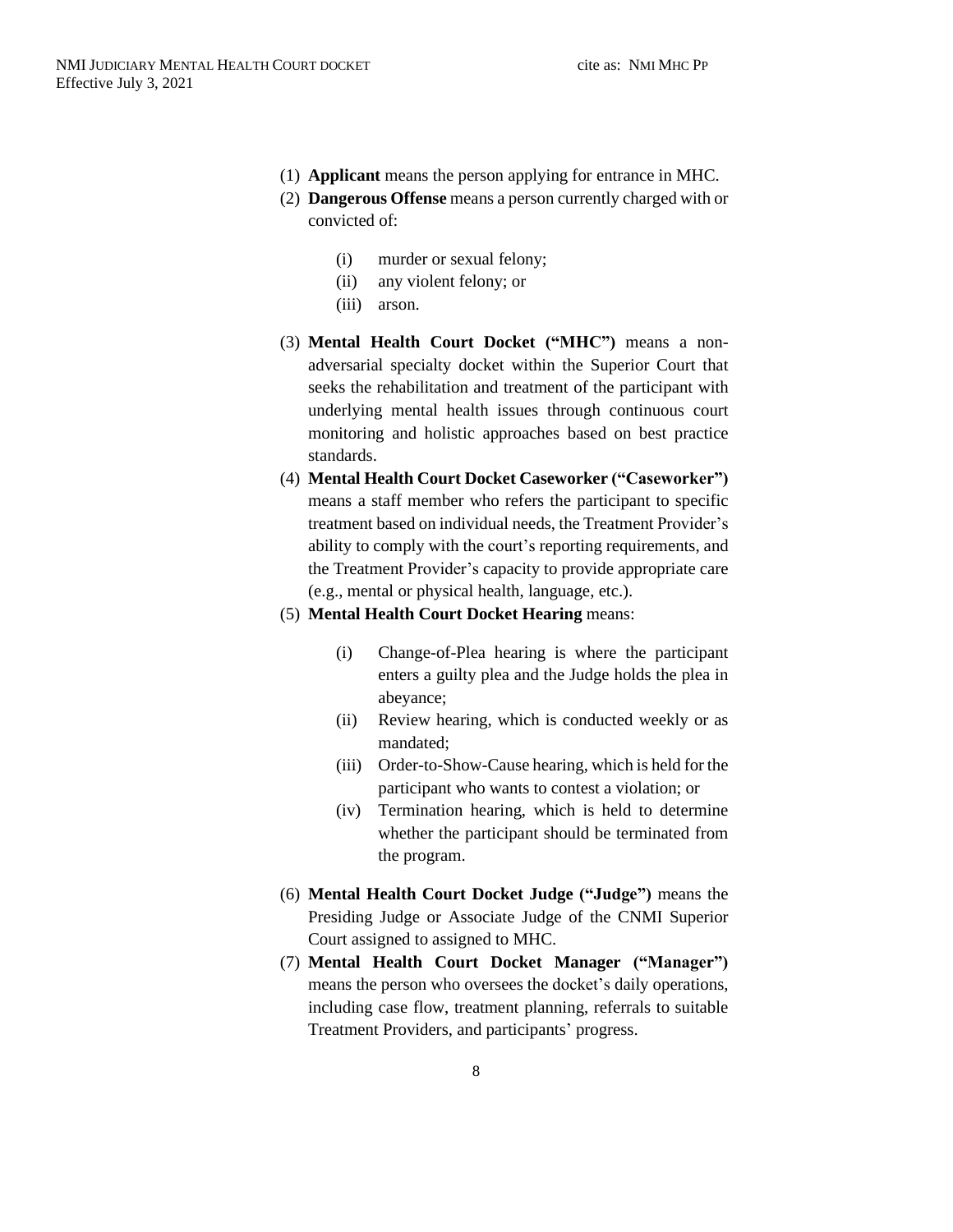- (8) **Mental Health Court Docket Officer ("Officer")** means a law enforcement officer of the NMI Judiciary.
- (9) **Mental Health Court Docket Team ("Team")** means a collaborative treatment team which includes the Judge, Manager, Caseworker, CNMI Judiciary Law Enforcement Officers, representatives from the Office of the Attorney General, Office of the Public Defender or defense attorney, Department of Public Safety, Department of Corrections, and Treatment Providers.
- (10) **Mental Health Court Docket Treatment Provider ("Treatment Provider")** means a public or private community-based treatment provider who works closely with the Team to coordinate and provide mental health treatment.
- (11) **Office of the Attorney General or Prosecutor** means a CNMI Office of the Attorney General prosecutor assigned to MHC.
- (12) **Office of the Public Defender or Defense Attorney** means the legal advocate for the participant.
- (13) **Participant** means the offender who has been accepted in to the MHC.
- (14) **Staffing** means a confidential Team meeting that discusses and reports on an applicant's eligibility and suitability or the participant's progress and compliance.

#### <span id="page-10-0"></span>**Section 2. Eligibility and Entrance Protocol**

Participation in the MHC is voluntary and a privilege. There are both legal and clinical eligibility criteria, as well as a suitability assessment by the judge. The entrance protocol consists of the following steps.

- <span id="page-10-1"></span>(a) **Referral.** Entry in MHC begins with the referral.
	- (1) The applicant or the defense attorney requests in writing to the Office of Attorney General for MHC legal eligibility evaluation.
	- (2) The request must be made prior to the final disposition of the pending criminal case.
	- (3) At the earliest available status hearing in the regular case docket, the parties shall notify the court that the case is being evaluated for treatment court.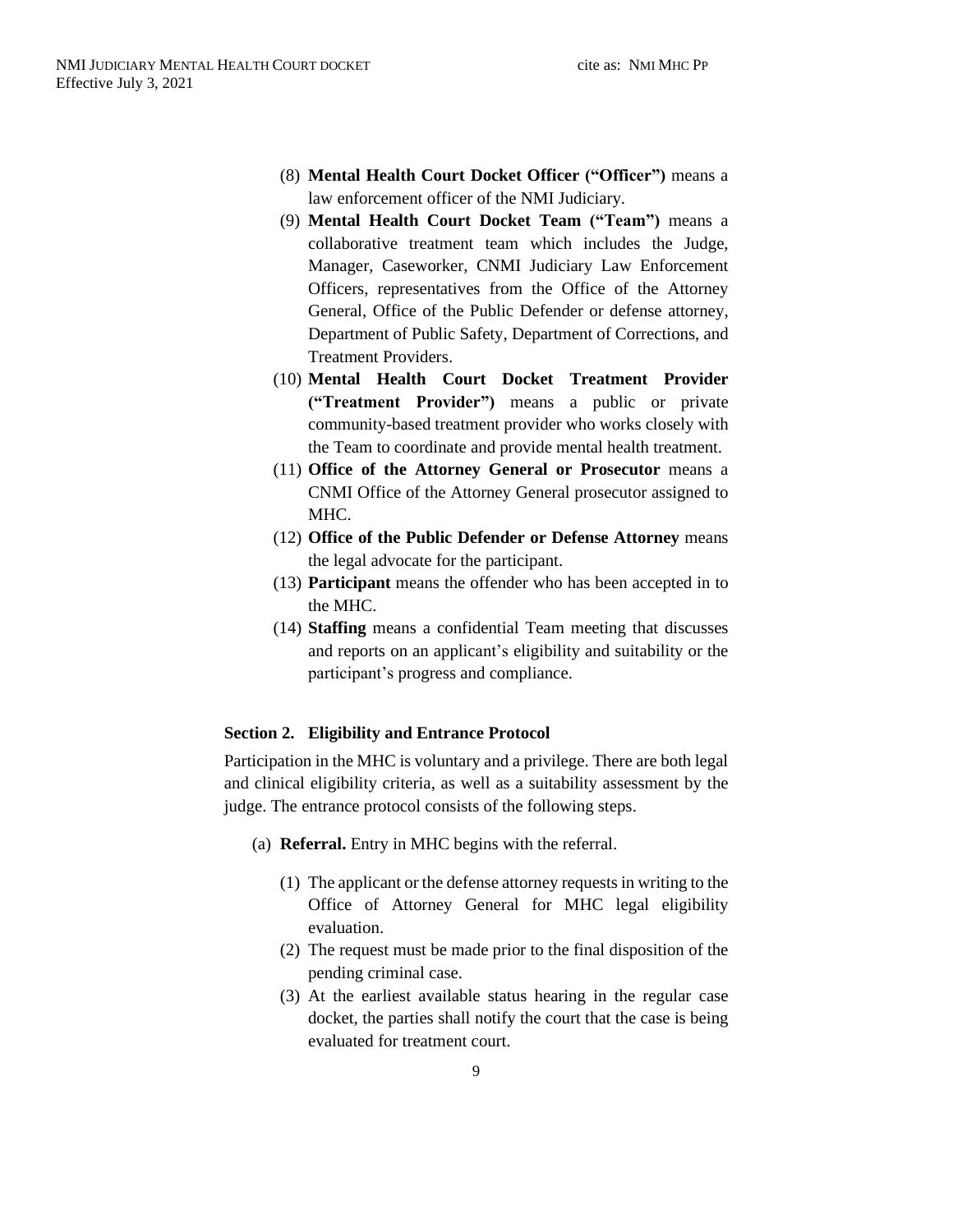- (4) The court shall stay the case proceedings pending legal and clinical evaluation.
- <span id="page-11-0"></span>(b) **Legal Eligibility.** The second step is the Office of the Attorney General's legal eligibility determination.
	- (1) The Office of the Attorney General evaluates the applicant on the following criteria:
		- (i) At least 18 years of age;
		- (ii) A United States citizen or legal resident;
		- (iii) Legally competent;
		- (iv) Has a pending criminal charge;
		- (v) If there are any restitution fees, the amount is less than \$5,000;
		- (vi) Must not have been convicted of a dangerous offense within the past 10 years; and
		- (vii) Must not have a sentence imposed which renders the applicant ineligible for probation, whether as a result of a plea or a finding of guilt.
	- (2) The Office of the Attorney General determines whether the applicant is eligible or not and submits the determination to the Manager.
- <span id="page-11-1"></span>(c) **Screening.** The screening is the third step in applying to MHC.
	- (1) The Manager receives the eligibility determination and assigns a Caseworker.
	- (2) The Caseworker administers applicable screening tools and forwards the results to the Team and the defense attorney. If the applicant is a veteran, the applicant's United States Department of Veterans Affairs benefits eligibility and assessment will also be examined by the Caseworker.
	- (3) The applicant signs releases for disclosure of information to the Team.
	- (4) If the applicant meets the initial eligibility criteria, the Caseworker schedules a clinical assessment with a Treatment Provider.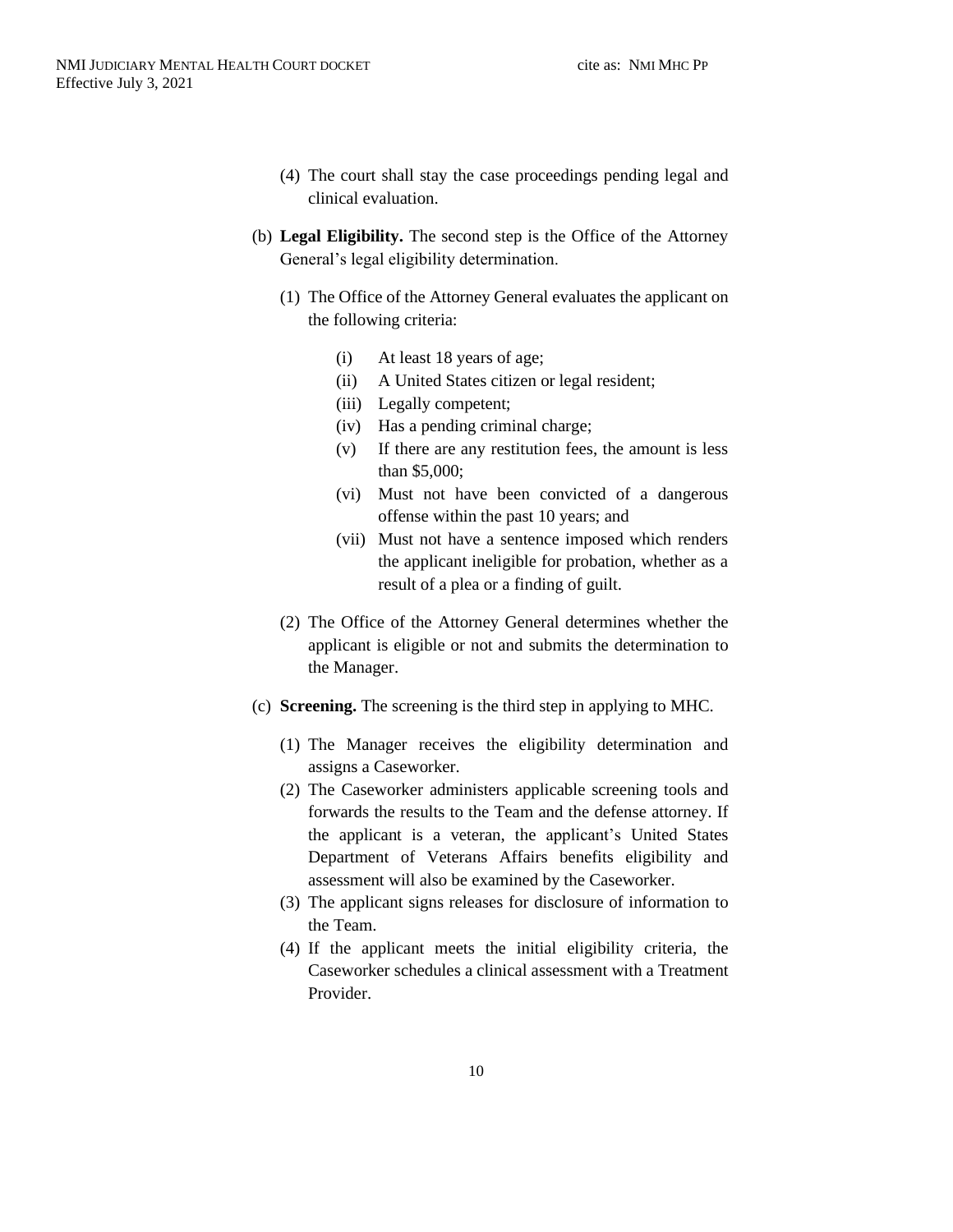- <span id="page-12-0"></span>(d) **Clinical Eligibility.** The clinical eligibility is the fourth step in applying to MHC.
	- (1) Treatment Provider conducts a bio-psychosocial assessment and reviews the Team's screening and assessment results.
	- (2) If the Treatment Provider agrees that the applicant is clinically eligible, the Treatment Provider will then provide a written assessment to the Team indicating the mental health disorder, any co-occurring substance use disorder, and treatment recommendations. The applicant must meet the following clinical eligibility criteria:
		- (i) have a serious mental health diagnosis or exhibit symptoms of an undiagnosed serious mental illness or intellectual and developmental disability. Applicants with co-occurring disorders are also accepted so long as the mental health diagnosis is primary;
		- (ii) agree to treatment, take any and all prescribed medication in the manner prescribed, and follow all Team treatment recommendations; and
		- (iii) voluntarily agree to participate in the program.
	- (3) The Treatment Provider prepares a writing report of its findings and submits it to the Caseworker.
- <span id="page-12-1"></span>(e) **Suitability.** Suitability is the final step in applying to MHC. Suitability is a comprehensive assessment and measures, among other considerations, the likelihood that an offender is ready to participate in and complete the program. Suitability is determined based upon an applicant's risk level of mental health illness or symptoms and treatment needs.
	- (1) After receiving the Treatment Provider's report, the Caseworker presents a summary of findings to the Team.
	- (2) The Team convenes to determine whether the applicant meets the legal and clinical criteria and makes its recommendation to the Judge.
	- (3) The Judge determines whether the applicant is suitable. The Judge considers the Team'sinput and makes the final decision on whether to accept or deny the application.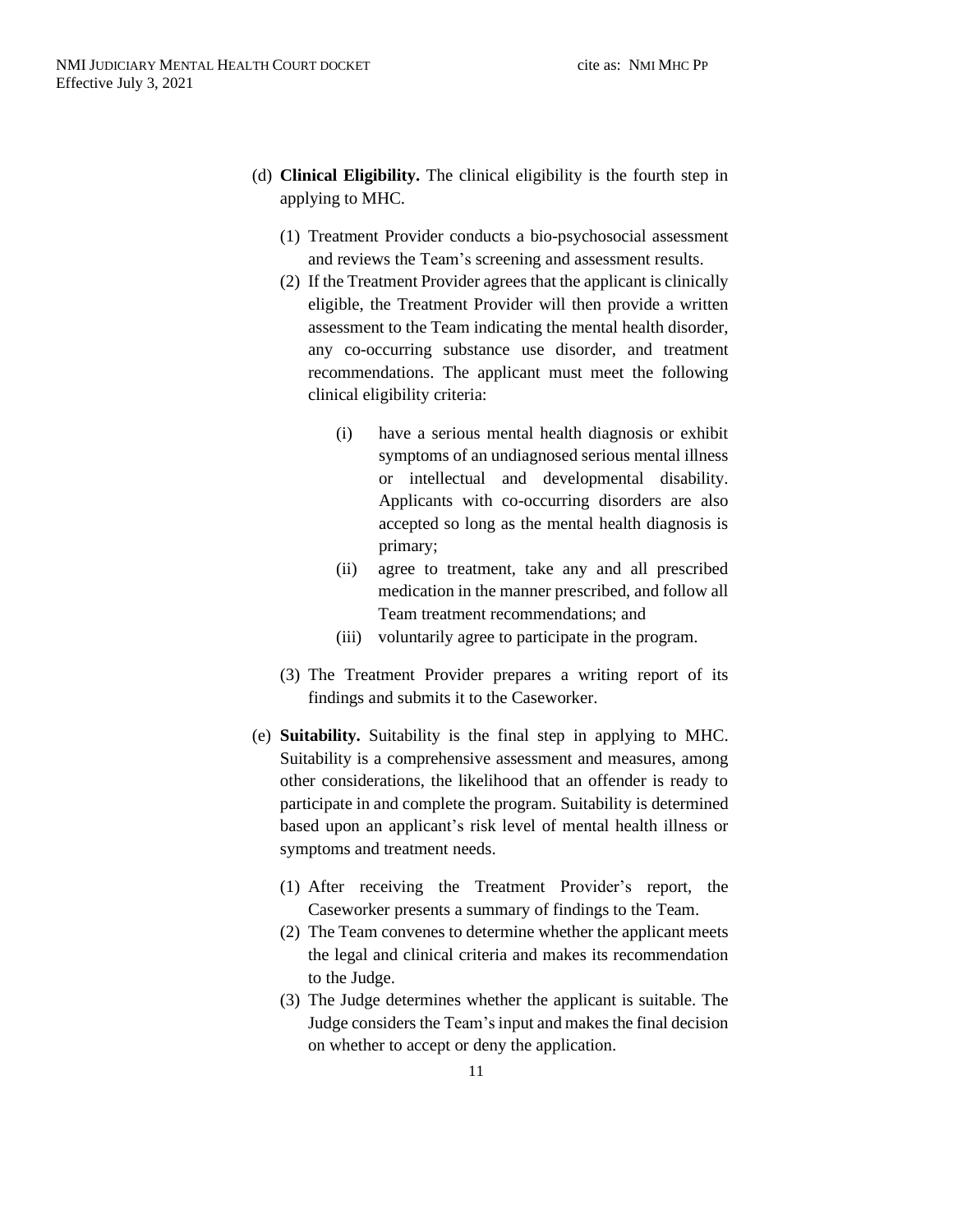- (4) An applicant may be determined unsuitable who poses a danger to self or other participants' physical or emotional well-being and recovery efforts.
- (5) The Judge may suspend or cancel an applicant's legal or clinical assessments at any time. Acceptance is subject to limited space availability and resources.
- <span id="page-13-0"></span>(f) **Admission.** The Judge determines admission into MHC.
	- (1) Upon approval for admission in MHC, the parties in the case shall notify the judge in the regular criminal docket (not the MHC judge) of the approval.
	- (2) The Presiding Judge shall reassign the participant's case to the MHC Judge.
	- (3) The applicant is admitted under a post-adjudicatory model after signing a Contract Form to participate in MHC.
	- (4) The participant appears in a change of plea hearing and enters a guilty plea. and consents in writing to participate in open court.
	- (5) If the participant does not successfully complete the program, the Judge accepts the plea held in abeyance and sentences the participant.
- <span id="page-13-1"></span>(g) **Non-admission.** If the applicant is denied entry or decided not to pursue MHC at any time during the screening and assessment process, the case remains in the regular criminal docket.

#### <span id="page-13-3"></span><span id="page-13-2"></span>**Section 3. Roles of the Mental Health Court Docket Team Members**

(a) **Mental Health Court Docket Team.** The Team is comprised of the Judge, the Office of Attorney General, Office of the Public Defender or defense attorney, a Representative of the Department of Public Safety and Department of Corrections, a Treatment Provider, the Manager, the Caseworker and the Officer. The Team meets prior to each session and acts as a multidisciplinary case management team with respect for each participant. To the greatest extent possible, the Team operates on the basis of professional consensus, with the Judge having the final decision. Each member shares information regarding participants, attends weekly staff meetings and court status hearings, provides training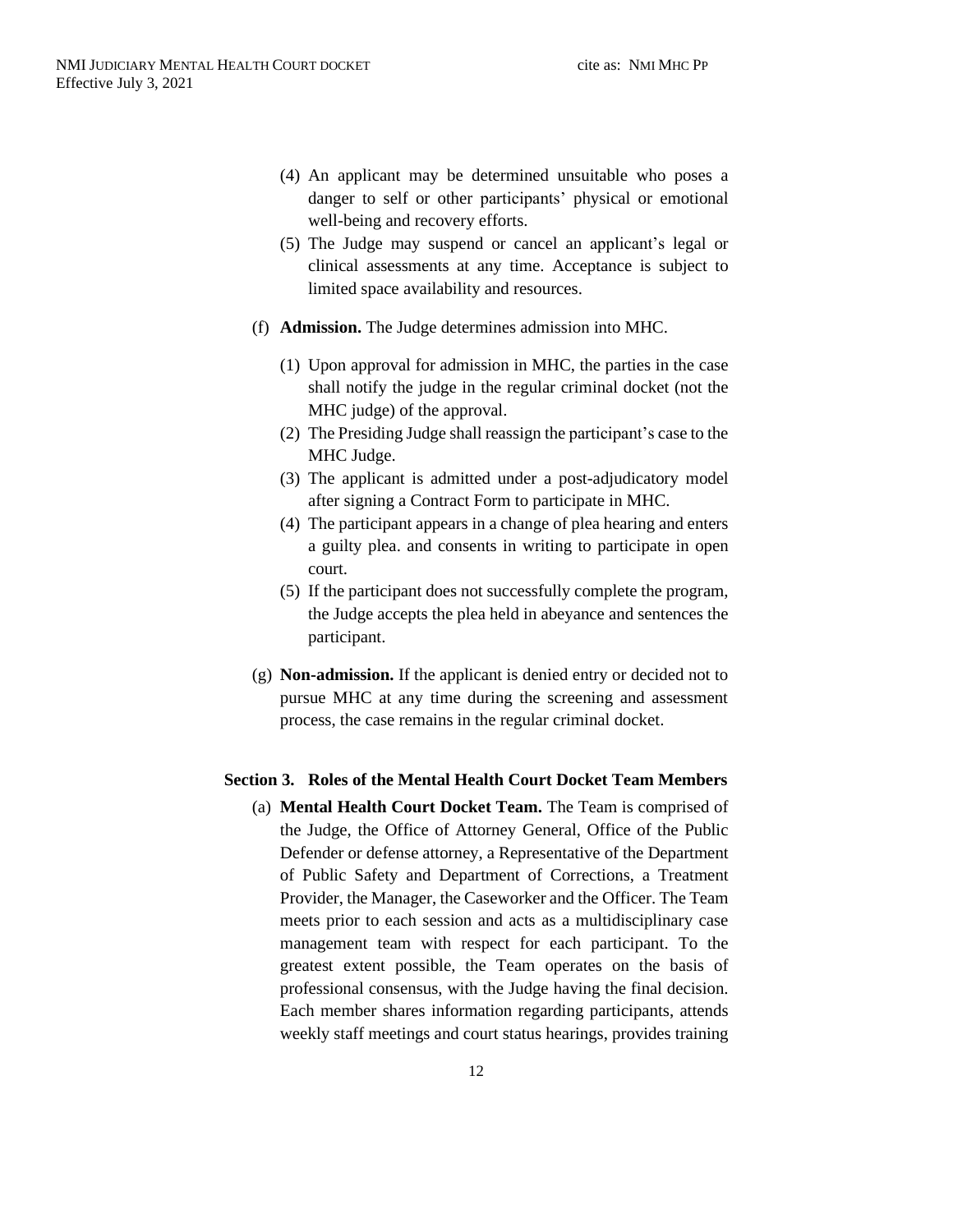to others in their discipline, and attends workshops. The Team's responsibilities include:

- (1) Discussing applications to MHC and the status of participants at the weekly Team meetings;
- (2) Deciding whether to accept or deny an application within a reasonable time after the biopsychosocial assessment has been completed. An applicant who does not keep the scheduled assessment appointment must reappear at the next court date and determine whether or not to participate in MHC;
- (3) Determining whether an applicant meets the eligibility criteria, after which the plea agreement must be completed within one week;
- (4) Ensuring all review and signing of plea documents are completed before beginning of MHC; and
- (5) Keeping comments and actions focused and brief, due to the limitations of staffing, so as to enable all members to contribute in the discussion.
- <span id="page-14-0"></span>(b) **Mental Health Court Docket Judge**. The Judge heads the Team. To encourage full commitment to the success of the program, the Judge must allow the Team to participate fully in the design and implementation of the program. The Judge is responsible for maintaining a non-adversarial atmosphere and is one of the key motivational factors in convincing participants to pursue recovery, building rapport, and holding them accountable. The Judge serves as a program advocate and represents the program in the community, government, criminal justice agencies, and other public fora. The Judge's responsibilities include:
	- (1) Attending all team meetings;
	- (2) Providing guidance to the Team;
	- (3) Presiding over status hearings and spending enough time with all participants to review their progress;
	- (4) Receiving recommendations from Team members and making the final determination about incentives, sanctions, therapeutic adjustments, termination, phase advancement, and graduation;
	- (5) Giving praise and encouragement for compliance with the program, and encouraging commitment to treatment;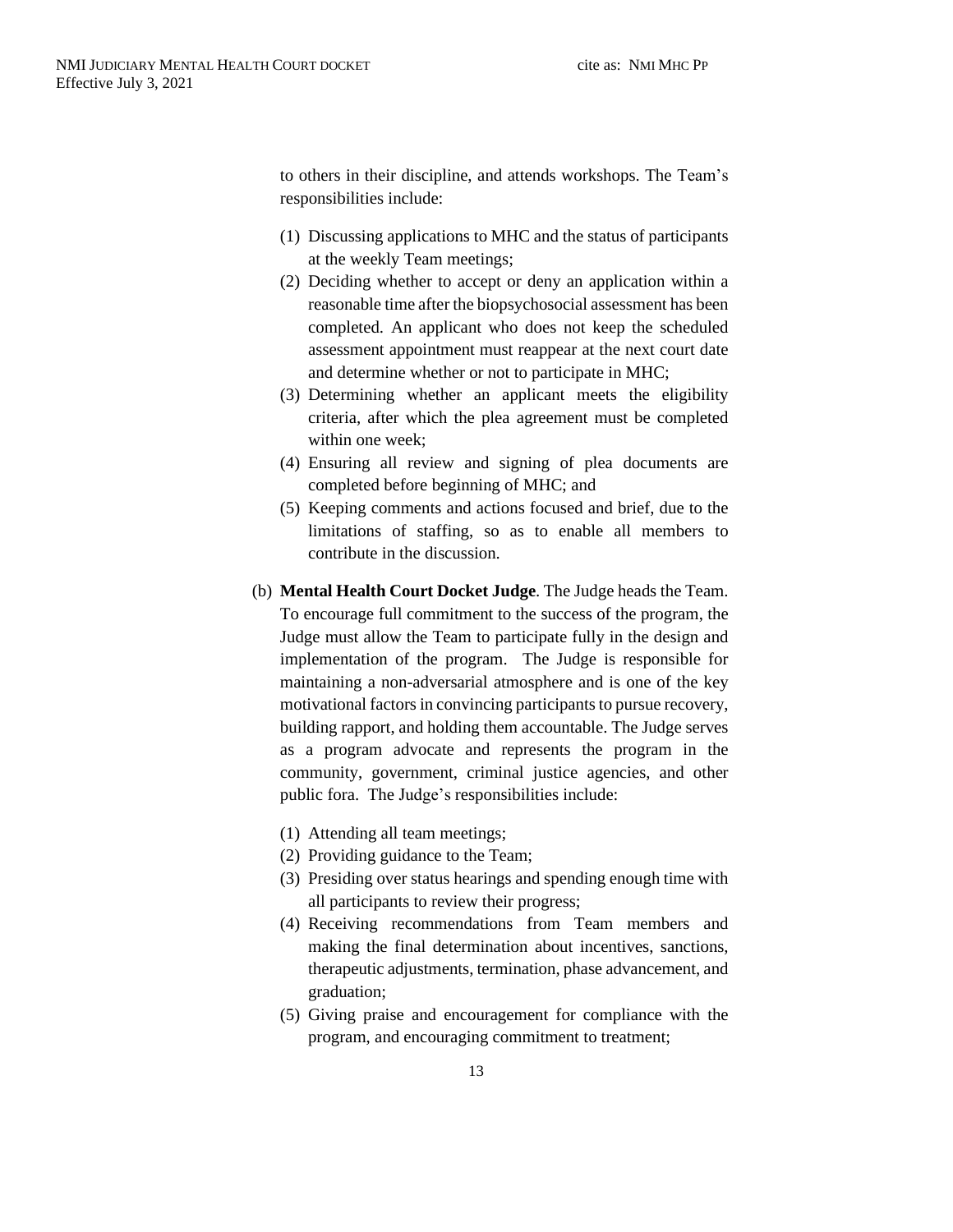- (6) Administering sanctions for noncompliance with program rules;
- (7) Holding a participant's guilty plea in abeyance and advising them of their rights;
- (8) Attending conferences and trainings; and
- (9) Advocating in the community for the effectiveness of the program.
- <span id="page-15-0"></span>(c) **Office of the Attorney General**. The Attorney General determines an applicant's legal eligibility. The Attorney General or designee participates in staffing in a non-adversarial role and advocates for effective incentives, sanctions, and therapeutic adjustments while ensuring community safety. The Attorney General's responsibilities include:
	- (1) Reviewing an applicant's criminal history and screening reports;
	- (2) Contacting police and victims involved in the case to discuss the participant's participation in the program;
	- (3) Making recommendations for acceptance or denial of an application;
	- (4) Providing insight on the offense or incident report;
	- (5) Meeting with defense attorneys to discuss applications;
	- (6) Attending staffing and court hearings;
	- (7) Providing input on incentives, sanctions, and therapeutic adjustments;
	- (8) Making sentence recommendations;
	- (9) Meeting with the Public Defender or defense attorney to work out sentencing;
	- (10) Attending conferences and trainings; and
	- (11) Advocating in the community for the effectiveness of the program.
- <span id="page-15-1"></span>(d) **Office of The Public Defender or Defense Attorney**. The Public Defender participates in the making and review of referrals. The Public Defender or designee also participates in all staffing in a non-adversarial role and advocates for effective incentives, sanctions, and therapeutic adjustments while advocating for the legal rights of the participant. In the event that the Public Defender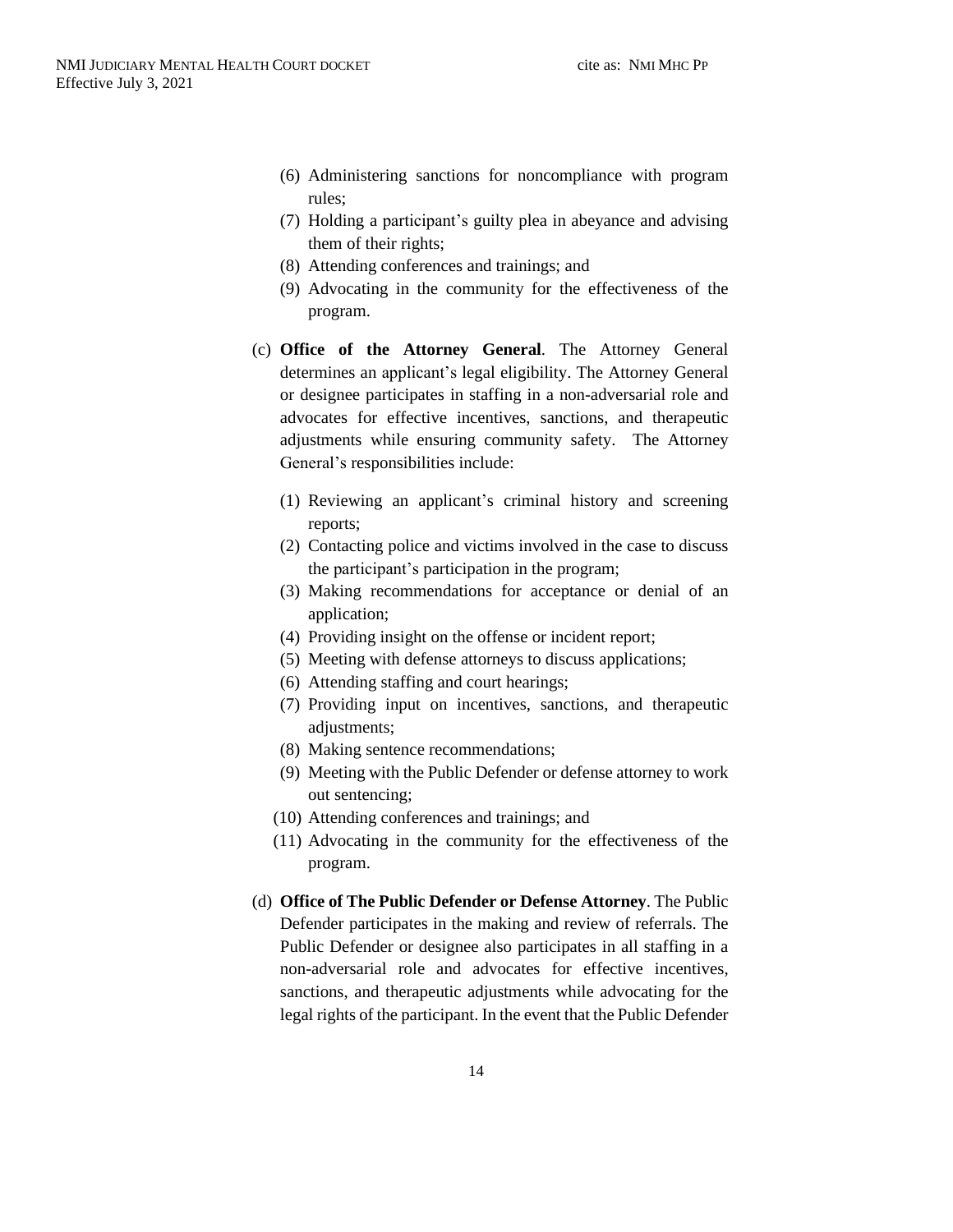or designee conflicts out, a court-appointed defense attorney will take their place. The Public Defender's responsibilities include:

- (1) Making appropriate referrals to the program;
- (2) Providing an applicant with a copy of the Participant Handbook;
- (3) Explaining the program in depth to the participant, including requirements, responsibilities, and the legal rights affected by entering the program;
- (4) Helping the participant fill out required paperwork and explaining the participant's rights;
- (5) Meeting with the Office of the Attorney General's representative to work out sentencing;
- (6) Attending staffing and court hearings;
- (7) Providing input on incentives, sanctions, and therapeutic adjustments;
- (8) Encouraging the participant to be honest with the Judge and Treatment Providers;
- (9) Explaining sanctions to the participant and requesting a hearing if the participant disagrees with the alleged program violation;
- (10) Representing the participant in hearings;
- (11) Advocating in the community for the effectiveness of the program; and
- (12) Attending conferences and trainings.
- <span id="page-16-0"></span>(e) **Treatment Provider**. The Treatment Provider participates in the clinical assessment and makes recommendations for treatment. A Treatment Provider participates in all staffing in a non-adversarial role and advocates for effective incentives, sanctions, and therapeutic adjustments while advocating for the participant's clinical needs. The Treatment Provider's responsibilities include:
	- (1) Conducting biopsychosocial assessment and making treatment recommendations;
	- (2) Developing a treatment plan with the participant, including goal setting, and providing the plan to the Team;
	- (3) Incorporating evidence-based practices in counseling role;
	- (4) Making treatment recommendations to the Team regarding the need for therapeutic adjustments;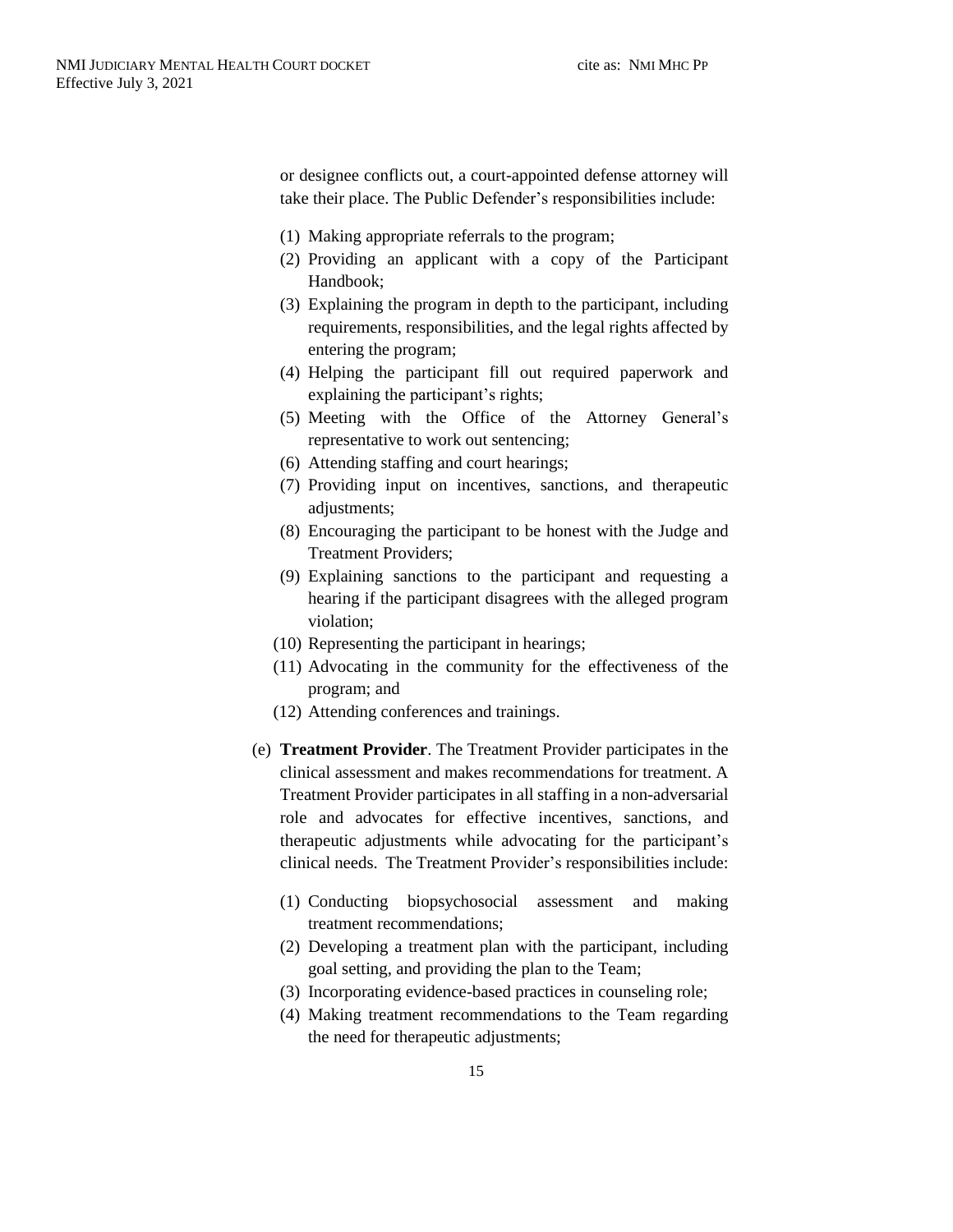- (5) Reviewing goals and treatment plans every 30 days initially, adjusted to 60 days as the Team deems appropriate;
- (6) Providing the Caseworker with a timely written or electronic log of the participant's treatment hours for data collection purposes;
- (7) Attending staffing and court hearings;
- (8) Providing input on incentives, sanctions, and therapeutic adjustments;
- (9) Communicating with the Caseworker as needed to discuss any issues with the participant between court hearings;
- (10) Reviewing phase requests and providing clinical input regarding readiness to advance;
- (11) Advocating in the community for the effectiveness of the program; and
- (12) Attending conferences and trainings.
- <span id="page-17-0"></span>(f) **Mental Health Court Docket Manager**. The Manager is responsible for coordinating the operations of the program. This includes the financial management of the program, updating policy and procedures, collaborating with the Team, and maintaining relationships with community partners. The Manager participates in staffing in a non-adversarial role and advocates for effective incentives, sanctions, and therapeutic adjustments while ensuring integrity to the program model. The Manager's responsibilities include:
	- (1) Coordinating the Team and program staff activities;
	- (2) Collecting data and compiling program activity reports;
	- (3) Monitoring adherence to program model and evidence-based practices and recommending necessary changes to policies and procedures;
	- (4) Preparing written manuals, job descriptions, operating procedures, community education materials, and press releases;
	- (5) Integrating community resources into the program and developing Treatment Provider contracts;
	- (6) Managing program fiscal operations, including applying for new and maintaining ongoing grants, preparing annual budget, fiscal reports, and purchasing supplies;
	- (7) Replying to public inquiries and the press, as appropriate;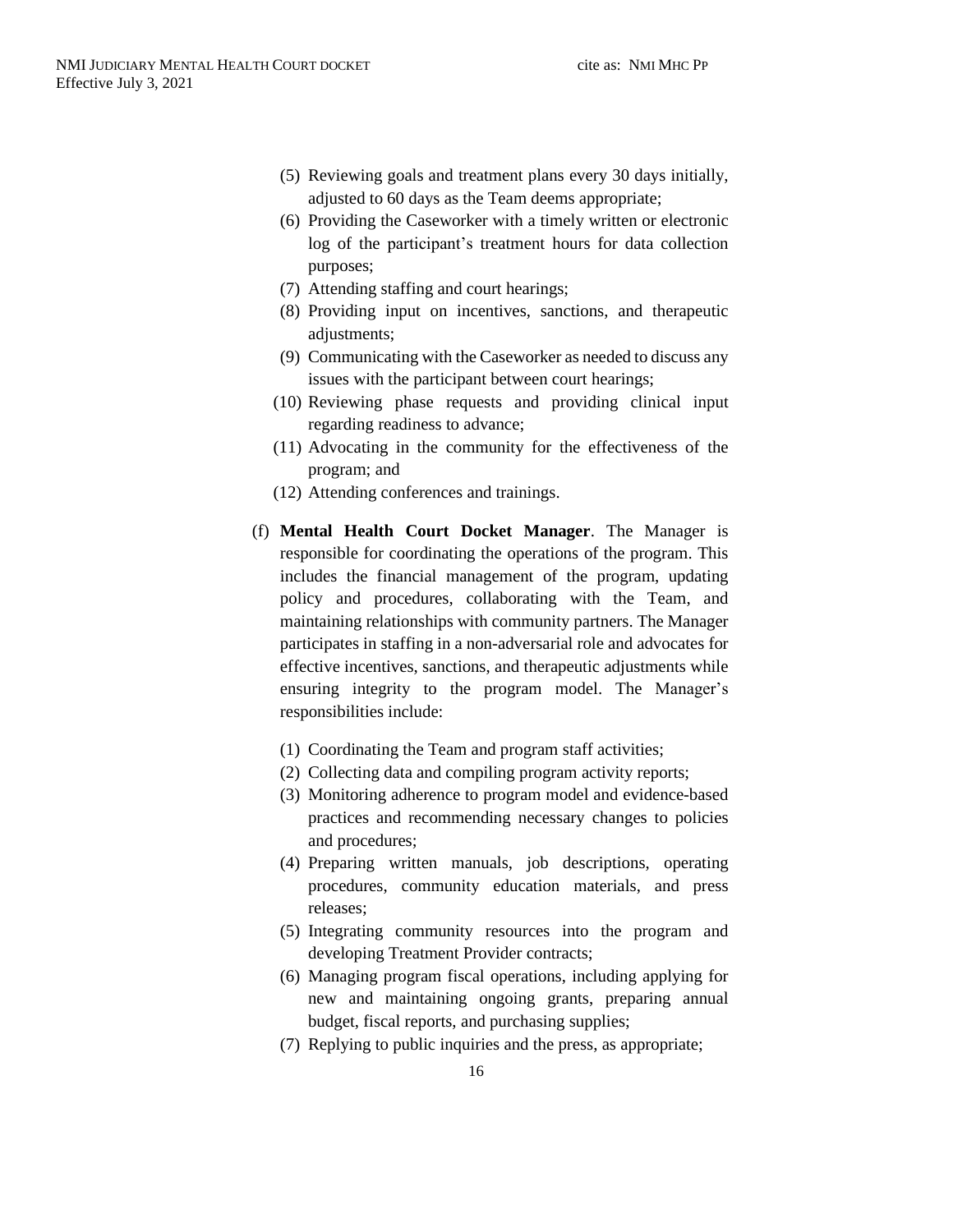- (8) Reviewing treatment programs for adherence to evidencebased quality treatment;
- (9) Attending staffing and hearings;
- (10) Providing input on incentives, sanctions, and therapeutic adjustments;
- (11) Preparing staffing agenda;
- (12) Assuring visitors sign the Confidentiality Statement and filing it;
- (13) Managing the docket caseload;
- (14) Facilitating referrals to outside treatment agencies and maintaining contact with those agencies;
- (15) Arranging for court-appointed interpreters;
- (16) Providing input in performance evaluation of nonmanagement staff;
- (17) Advocating in the community for the effectiveness of the program; and
- (18) Attending conferences and trainings.
- <span id="page-18-0"></span>(g) **Department of Public Safety Representative**. The Department of Public Safety Representative serves as a liaison between the Department of Public Safety and other law enforcement agencies and the Team. The representative participates in all staffing in a non-adversarial role and advocates for effective incentives, sanctions, and therapeutic adjustments from the law enforcement perspective. The representative's responsibilities include:
	- (1) Searching arrest history and Law Enforcement Agencies Data System;
	- (2) Tracking rearrest or police contact;
	- (3) Serving summons or arrest warrants;
	- (4) Attending staffing and court hearings;
	- (5) Providing input on incentives, sanctions, and therapeutic adjustments;
	- (6) Advocating in the community for the effectiveness of the program; and
	- (7) Attending conferences and trainings.
- <span id="page-18-1"></span>(h) **Mental Health Court Docket Caseworker**. The Caseworker manages the case, develops individualized case plans that target criminogenic needs, and advocates for effective incentives,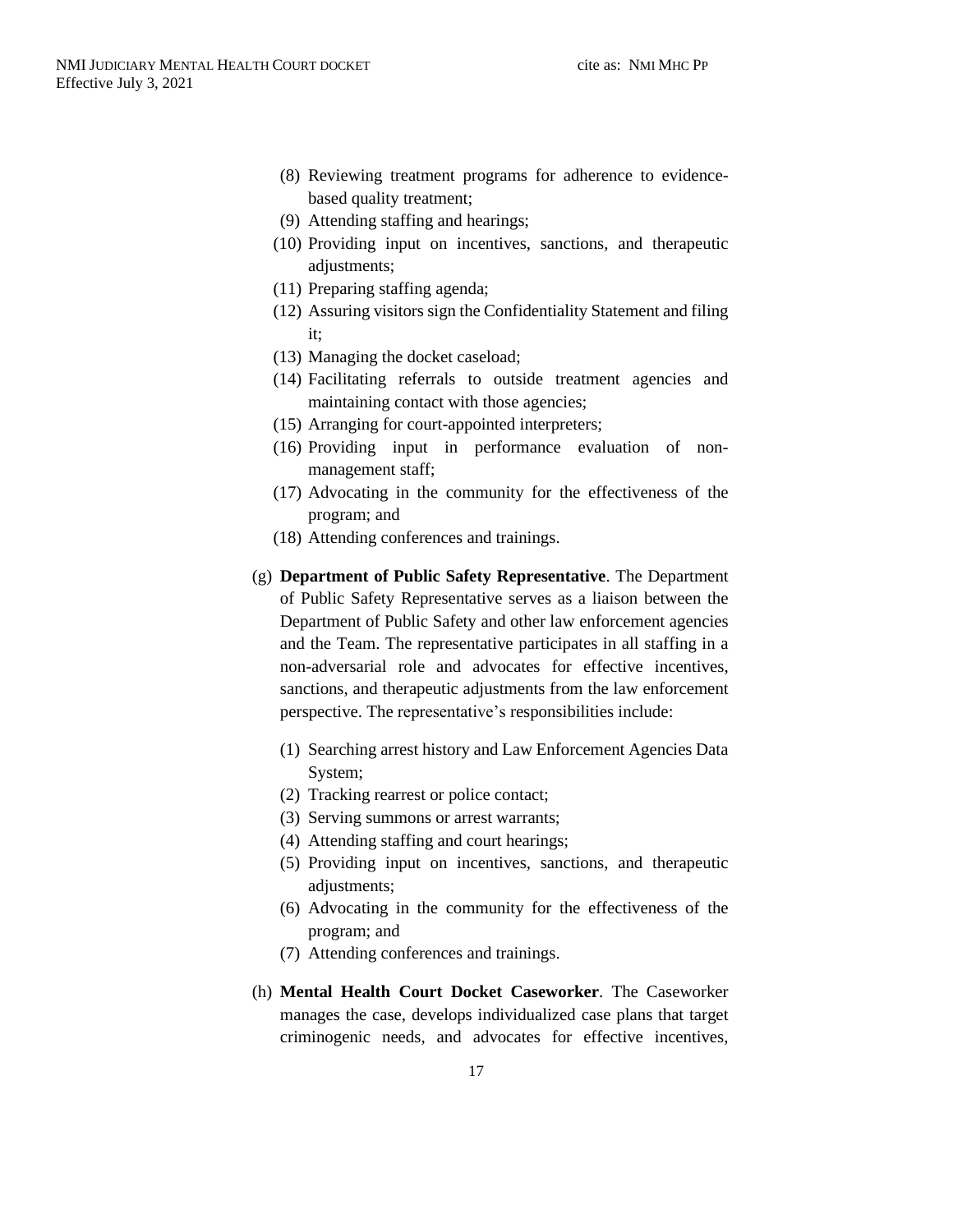sanctions, and therapeutic adjustments while holding the participant accountable to their docket-ordered conditions. The Caseworker's responsibilities include:

- (1) Meeting with the participant and developing case plans;
- (2) Monitoring progress and adherence to court-ordered conditions;
- (3) Documenting relevant case management contacts, violations, and progress in the case management system;
- (4) Verifying accuracy of data collection and outcomes;
- (5) Developing, reviewing, and modifying case plans with the participant, including goal setting based on the identified area of risk via the ARA assessment;
- (6) Developing payment plans, monitoring payment progress, and reporting status to Team;
- (7) Maintaining a working knowledge of community resources and referral procedures;
- (8) Attending staffing and hearings;
- (9) Providing input on incentives, sanctions, and therapeutic adjustments;
- (10) Completing court status reports in accordance with program timelines to include areas of compliance with conditions, violations and status of case plan goals;
- (11) Contacting other agencies or dockets as needed to gather information about the participant;
- (12) Completing screenings and initial risk assessments and providing Screening Report to Team;
- (13) Facilitating referrals to outside treatment agencies and maintaining contact with those agencies when the Manager is unavailable;
- (14) Advocating in the community for the effectiveness of the program; and
- (15) Attending conferences and trainings.
- <span id="page-19-0"></span>(i) **Mental Health Court Docket Officer**. The Officer is responsible for monitoring the participant. The Officer is a law enforcement officer under 6 CMC § 1434(b) who monitors the participant and ensures adherence to program terms and conditions, including maintaining public safety, monitoring and enforcing curfew, carrying out community supervision, documenting orders given to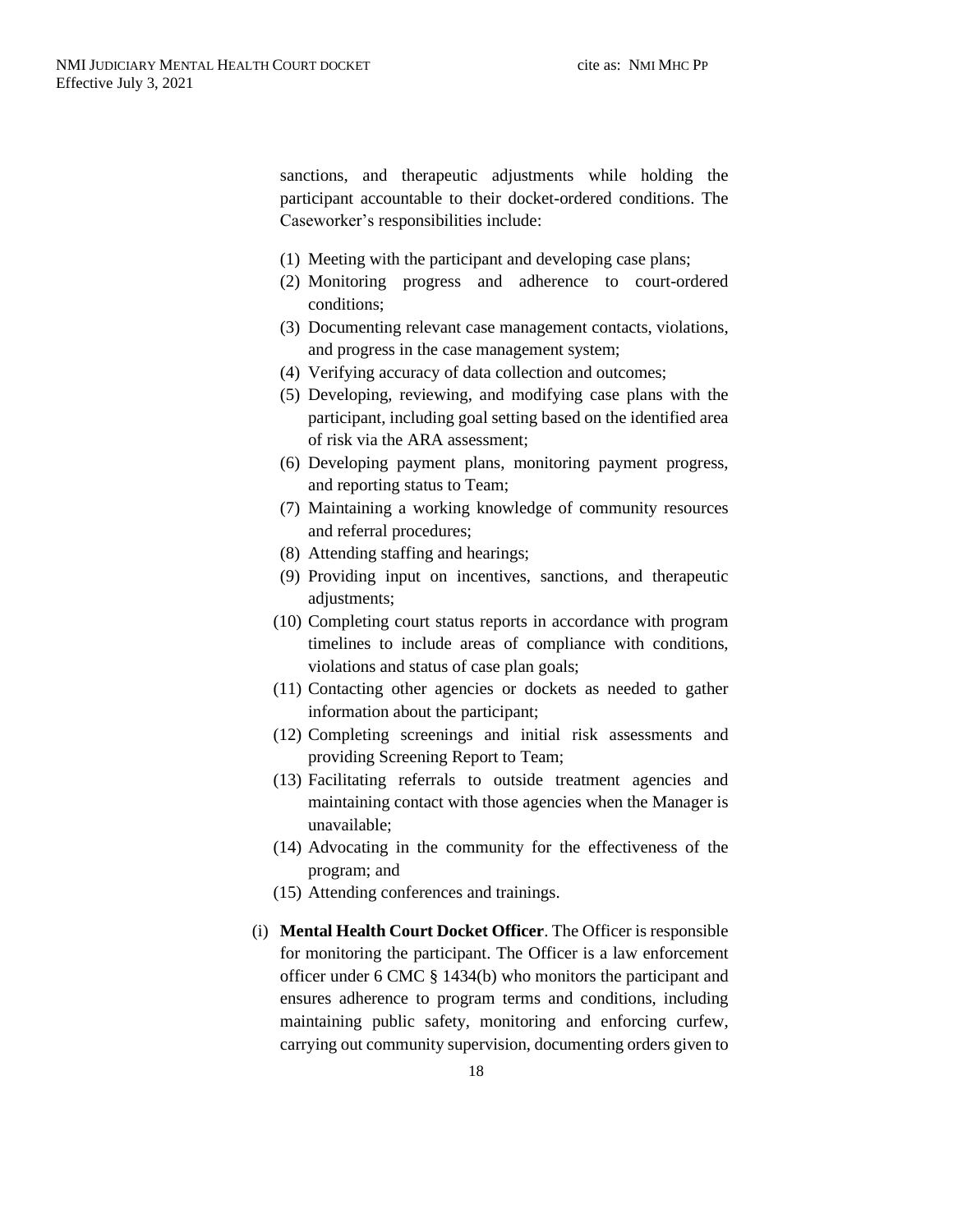the participant after court appearances, establishing contact with victims about restitution, and providing such information to the Team. The Officer participates in staffing in a non-adversarial role and advocates for effective incentives, sanctions, and therapeutic adjustments while holding the participant accountable to court ordered conditions. The Officer's responsibilities include:

- (1) Conducting frequent and random drug testing;
- (2) Conducting random searches of the participant's person;
- (3) Conducting general searches of the participant's home or living space, and vehicle;
- (4) Conducting home visits and field visits;
- (5) Documenting relevant case management contacts, violations, and progress in the case management system;
- (6) Verifying accuracy of data collection and outcomes;
- (7) Identifying environmental threats;
- (8) Monitoring impending signs of relapse;
- (9) Reporting investigative findings;
- (10) Enforcing community obligations;
- (11) Attending staffing and hearings;
- (12) Providing input on incentives, sanctions, and therapeutic adjustments;
- (13) Advocating in the community for the effectiveness of the program; and
- (14) Attending conferences and trainings.

#### <span id="page-20-1"></span><span id="page-20-0"></span>**Section 4. Program Components**

- (a) **Case Management and Supervision.** Once an applicant has been accepted, the Caseworker will manage the participant's case. The Caseworker has five key functions in case management comprised of assessment, planning, linking, monitoring, and advocacy. The Caseworker works in collaboration with clinicians, the Team, and other service providers for the participant's benefit. This aids in forming treatment strategies and identifying issues affecting the participant's recovery.
- <span id="page-20-2"></span>(b) **Treatment.** The Judge relies on the Treatment Providers to assist in developing appropriate treatment plans. The participant may be required to attend inpatient or outpatient treatment which may include group therapy, individual therapy, medication-assisted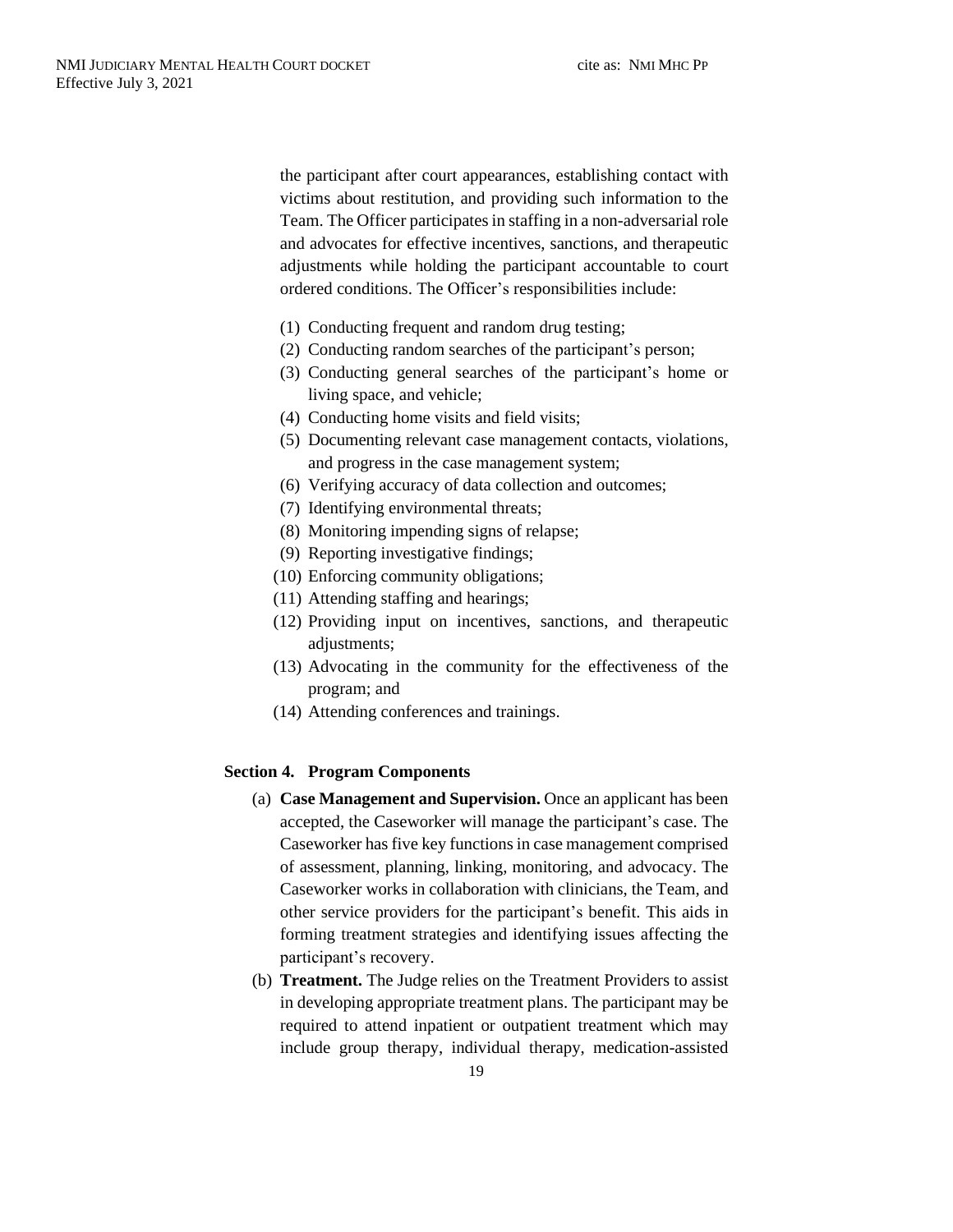treatment (as permitted by law), or medication monitoring with a psychiatrist. The participant will be required to work with a Treatment Provider on treatment goals. Treatment plans will be updated regularly and provided to the Team.

The MHC has a multi-phased treatment process which includes the following:

- (1) Initial biopsychosocial assessment and ongoing treatment plan review to ensure the participant's needs are met;
- (2) Comprehensive treatment services;
- (3) Accessible treatment services;
- (4) Adequate and fair funding for treatment;
- (5) Treatment services with quality control; and
- (6) Treatment designs and delivery that are sensitive and relevant to issues of race, culture, religion, gender, age, ethnicity, and sexual orientation.
- <span id="page-21-0"></span>(c) **Treatment Phases**. The program is a minimum of 12 months, and in some cases up to 18 months unless otherwise determined by the Judge. The participant must successfully complete each phase of the program before advancing to the next phase. The participant must submit a written request to the Caseworker for phase advancement. There are four treatment phases.
	- (1) **Phase I: Assessment, Orientation, and Stabilization.** Phase I focuses on assessing the participant's needs and integration into the program structure. The participant's responsibilities include:
		- (i) Checking in with MHC;
		- (ii) Attending court hearing;
		- (iii) Submitting to drug or alcohol testing;
		- (iv) Developing an individualized treatment plan with a Treatment Provider;
		- (v) Attending group and individual counseling as dictated by that treatment plan;
		- (vi) Obtaining and providing valid and current identification documents;
		- (vii) Obtaining and providing complete immunization record;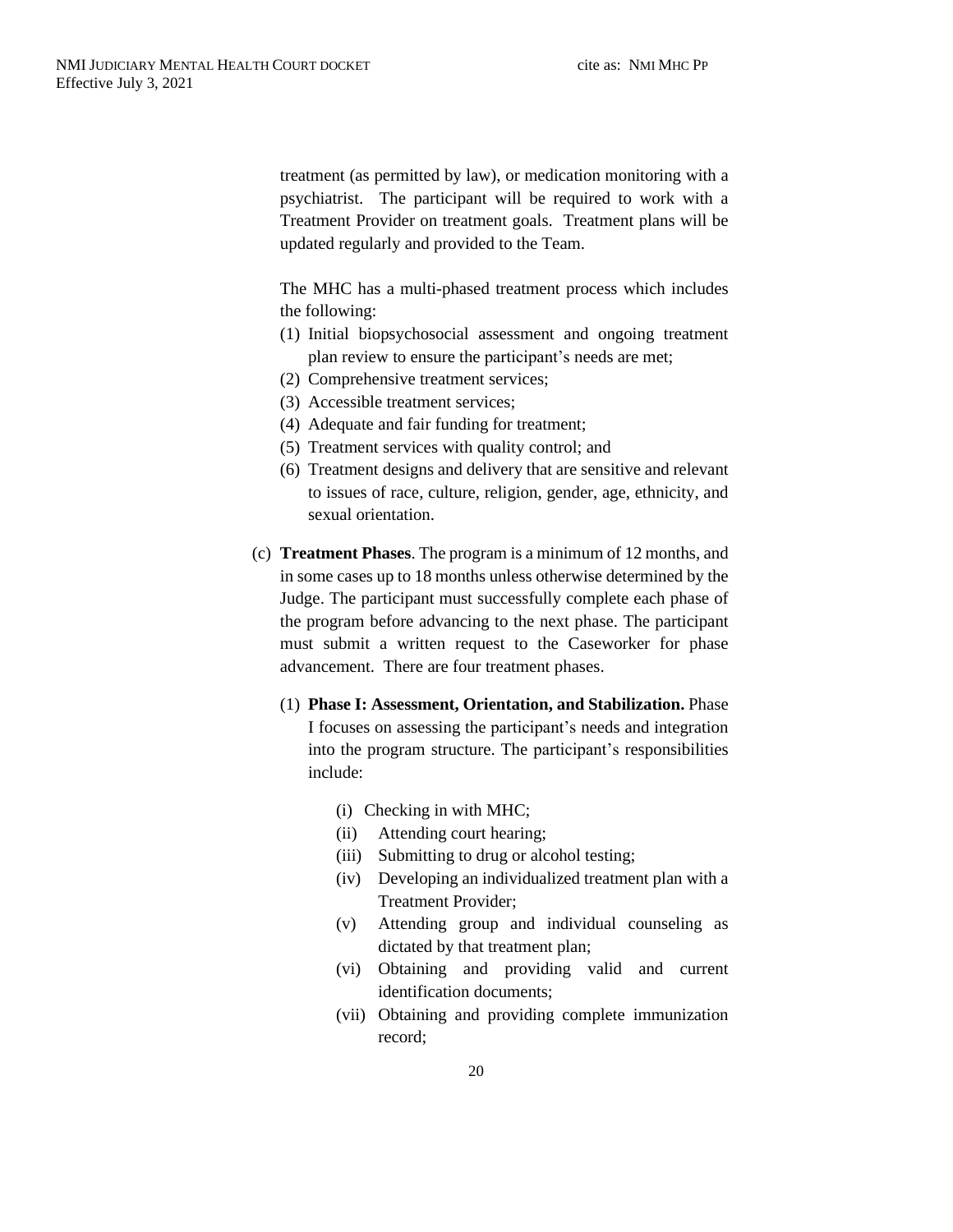- (viii) Obtaining Nutritional Assistance Program benefits, if necessary;
- (ix) Completing physical, dental, and eye exams;
- (x) Completing HIV or STD and TB screening and counseling;
- (xi) Taking prescribed medications as directed by the doctor and the treatment plan;
- (xii) Obtaining benefits, including insurance, if uninsured to support continuity of care;
- (xiii) Developing a case management plan with the Caseworker;
- (xiv) Attending case management appointments;
- (xv) Identifying a support person (sponsor, mentor, religious figure, supportive family member, or friend) at least 30 days prior to phase advancement, and providing contact information of that person to the Caseworker; and
- (xvi) Establishing a payment plan with the Caseworker toward restitution, fees, and court costs, based on ability to pay.

In order to advance to Phase II, the participant shall submit:

- (i) A Petition to Move to Another Phase and Decompensation Prevention Plan to the Team, supported by a letter stating lessons learned in Phase I;
- (ii) Progress made toward treatment goals as reported by treatment provider; and
- (iii) Progress made toward case management goals as reported by the Caseworker.
- (2) **Phase II: Symptom Management.** In Phase II, the Team will assist the participant to successfully navigate the treatment plan, control symptoms, and prevent decompensation. The participant's responsibilities include:
	- (i) Checking in with the Team;
	- (ii) Attending court hearings;
	- (iii) Submitting to drug or alcohol testing;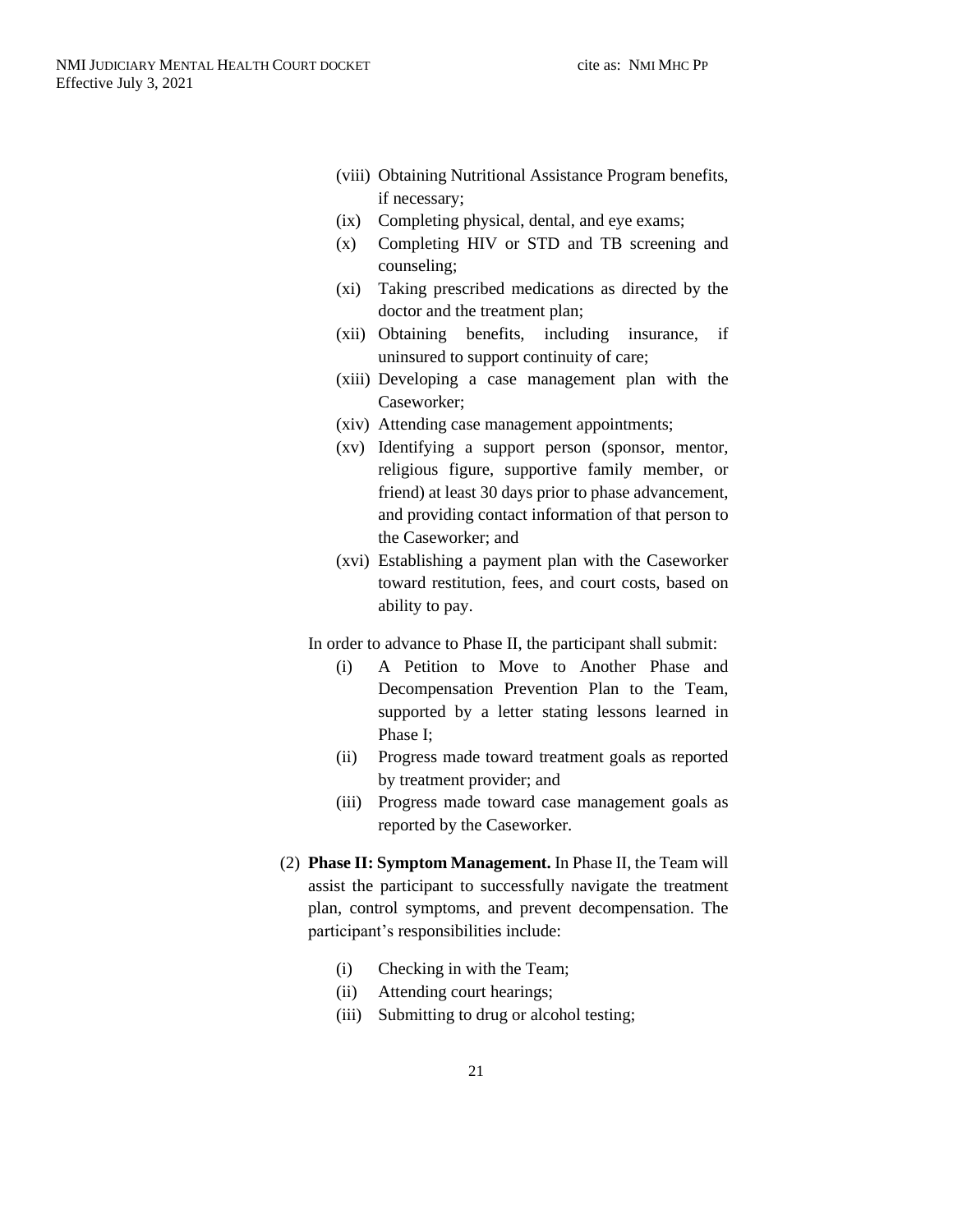- (iv) Updating individualized treatment plan with the Treatment Provider and attending group or individual counseling as dictated by that treatment plan;
- (v) Taking prescribed medications as directed by doctor and the treatment plan;
- (vi) Updating case management plan with the Caseworker;
- (vii) Working on goals related to the case management plan;
- (viii) Maintaining contact with a support person;
- (ix) Registering to vote; and
- (x) Securing employment, beginning an educational program or vocational training, or securing public benefits.

In order to advance to Phase III, the participant shall submit:

- (i) Petition to Move to Another Phase to the Team, supported by a letter stating lessons learned in Phase II;
- (ii) Treatment Provider's report on progress made toward treatment goals;
- (iii) Proof of insurance coverage;
- (iv) Caseworker's report on progress made toward case management goals;
- (v) Proof of contact with the support person;
- (vi) Current payment plan; and
- (vii) Verification of employment, educational program, vocational training, or public benefits.
- (3) **Phase III: Sustainable Stabilization and Support**. By Phase III, the participant will have made progress in treatment. In

this phase, the Team assists the participant with ongoing stabilization. The participant's responsibilities include:

- (i) Checking in with the Team;
- (ii) Attending court hearings;
- (iii) Submitting to drug or alcohol testing;
- (iv) Updating individualized treatment plan with the Treatment Provider;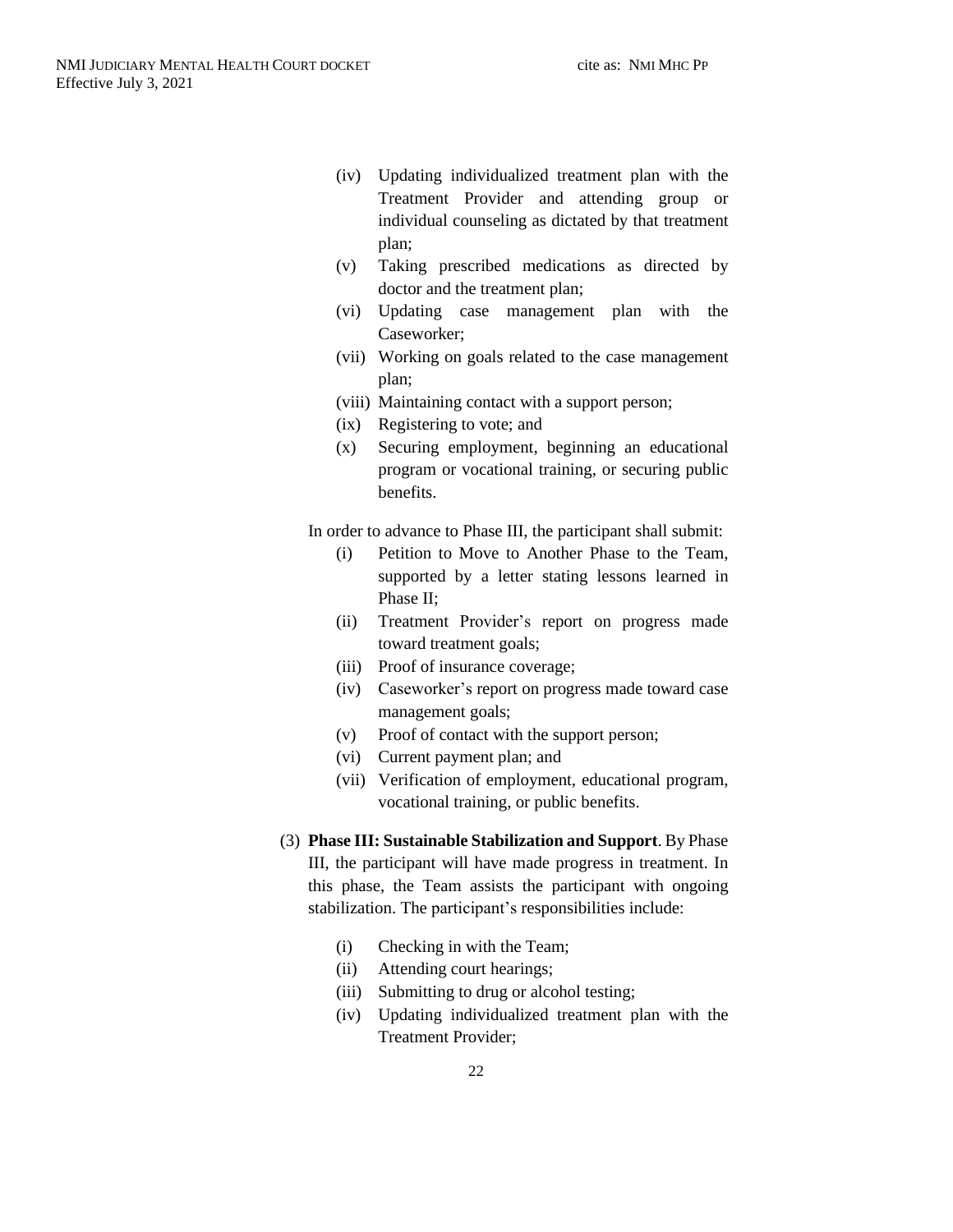- (v) Attending group or individual counseling as dictated by the treatment plan;
- (vi) Taking prescribed medications as directed by the doctor and the treatment plan;
- (vii) Developing an Ongoing Stabilization and Support Plan with assistance from the Treatment Provider and Caseworker;
- (viii) Updating case management plan with Caseworker and working on goals related to the plan;
- (ix) Maintaining contact with a support person; and
- (x) Maintaining employment, beginning an educational program, beginning vocational training, or securing public benefits.

In order to advance to the Graduation Phase, the participant shall submit:

- (i) Petition to Move to Another Phase to the Team asking to be promoted to Graduation;
- (ii) The Treatment Provider's report on progress toward treatment goals;
- (iii) Proof of insurance coverage;
- (iv) The Caseworker's report on progress toward case management goals;
- (v) Maintain contact with the support person;
- (vi) Proof of contact with the support person;
- (vii) Current payment plan; and
- (viii) Verification of employment, educational program, vocational training, or public benefits.

# (4) **Requirements for Graduation from Mental Health Court.**

By Graduation Phase, treatment goals will have been achieved. The participant's responsibilities include:

- (i) Submitting Petition to Graduate*,* supported by a letter stating lessons learned in Phase III;
- (ii) Reviewing Ongoing Recovery Plan with the Team;
- (iii) Adhering to treatment goals as reported by the Treatment Provider, and approved the Ongoing Recovery Plan for follow up after graduation;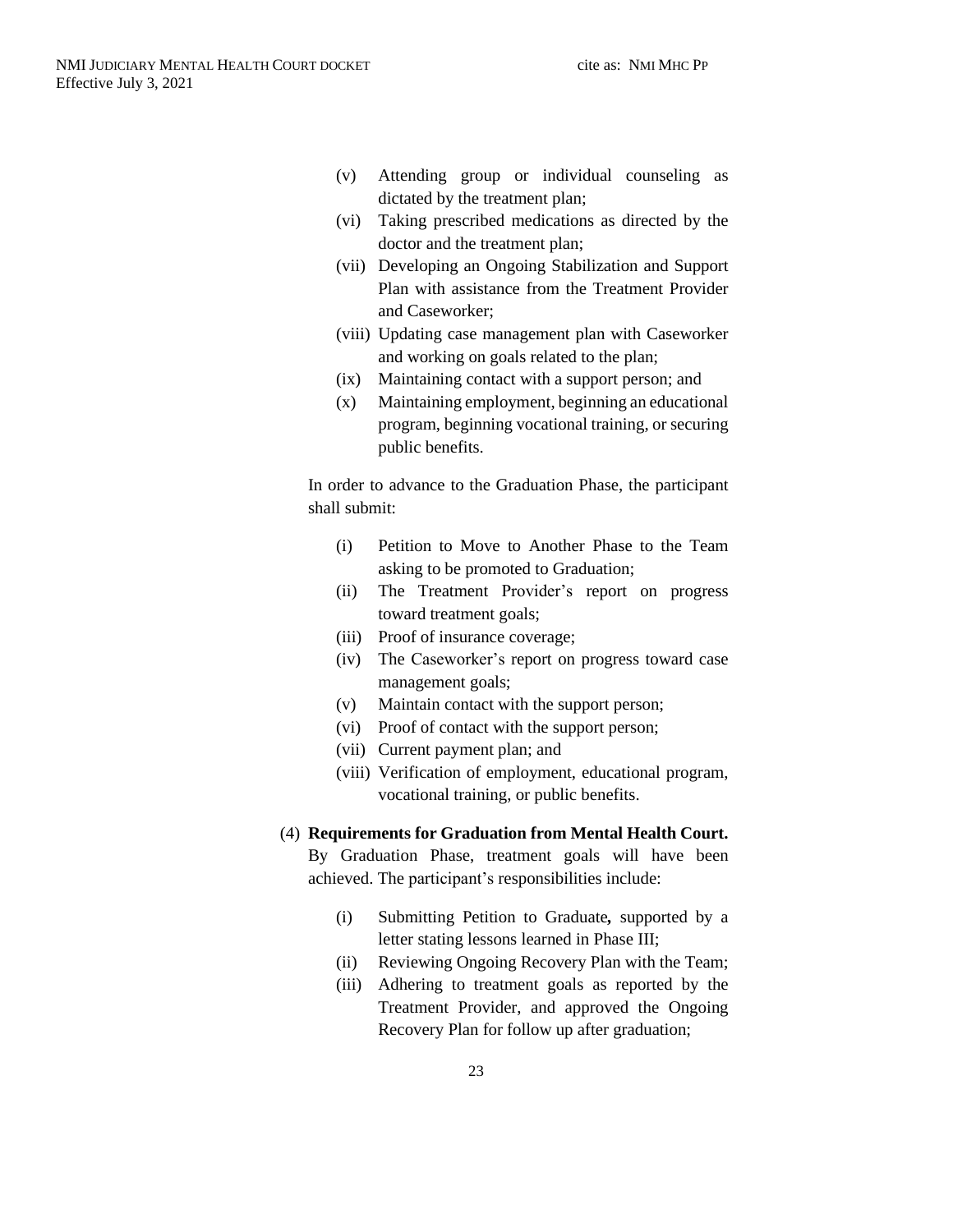- (iv) Engaging in community service of no less than 20 hours, as provided by the Caseworker;
- (v) Completing case management goals as reported by the Caseworker; and
- (vi) Paying in full restitution, fees, and court costs. The participant must pay the program fees. The Judge has discretion to permit alternative payment methods or waive the fees, on a case-by-case basis. Restitution fees are not waivable and must be paid as part of the payment plan.

#### <span id="page-25-0"></span>**Section 5. Incentives, Sanctions, and Therapeutic Adjustments**

The Team will help to keep the participant on track by rewarding progress for compliant behavior and imposing sanctions for noncompliant behavior. Additionally, the Team will make therapeutic adjustments to the treatment plan when appropriate. The incentives and sanctions are tailored to address the participant's unique history and needs. The Team may develop individualized rewards and sanctions. All responses to a participant's behavior will be predictable, fair, consistent, and without regard to a person's gender, race, nationality, ethnicity, limited English proficiency, disability, socioeconomic status or sexual orientation. The Team will have input in the discussion regarding appropriate responses to a participant's behavior, but the final decision will be made by the Judge. The participant will be treated with respect and dignity throughout the process of receiving incentives, sanctions, and therapeutic adjustments. Before a sanction, incentive, or therapeutic adjustment is given, the Judge will advise the participant in court of the sanction, incentive, or therapeutic adjustment and the reason for giving it. The participant will then be allowed to address the court about the sanction or incentive. The participant shall be given access to an attorney and a hearing, if a jail sanction might be imposed.

- <span id="page-25-1"></span>(a) **Incentive.** Incentives may include:
	- (1) Praise, encouragement, and applause in the courtroom;
	- (2) Reduced frequency of status hearings;
	- (3) Reduction of pending fines and fees;
	- (4) Selecting a prize token from the "fish bowl";
	- (5) Certificate of recognition from the court;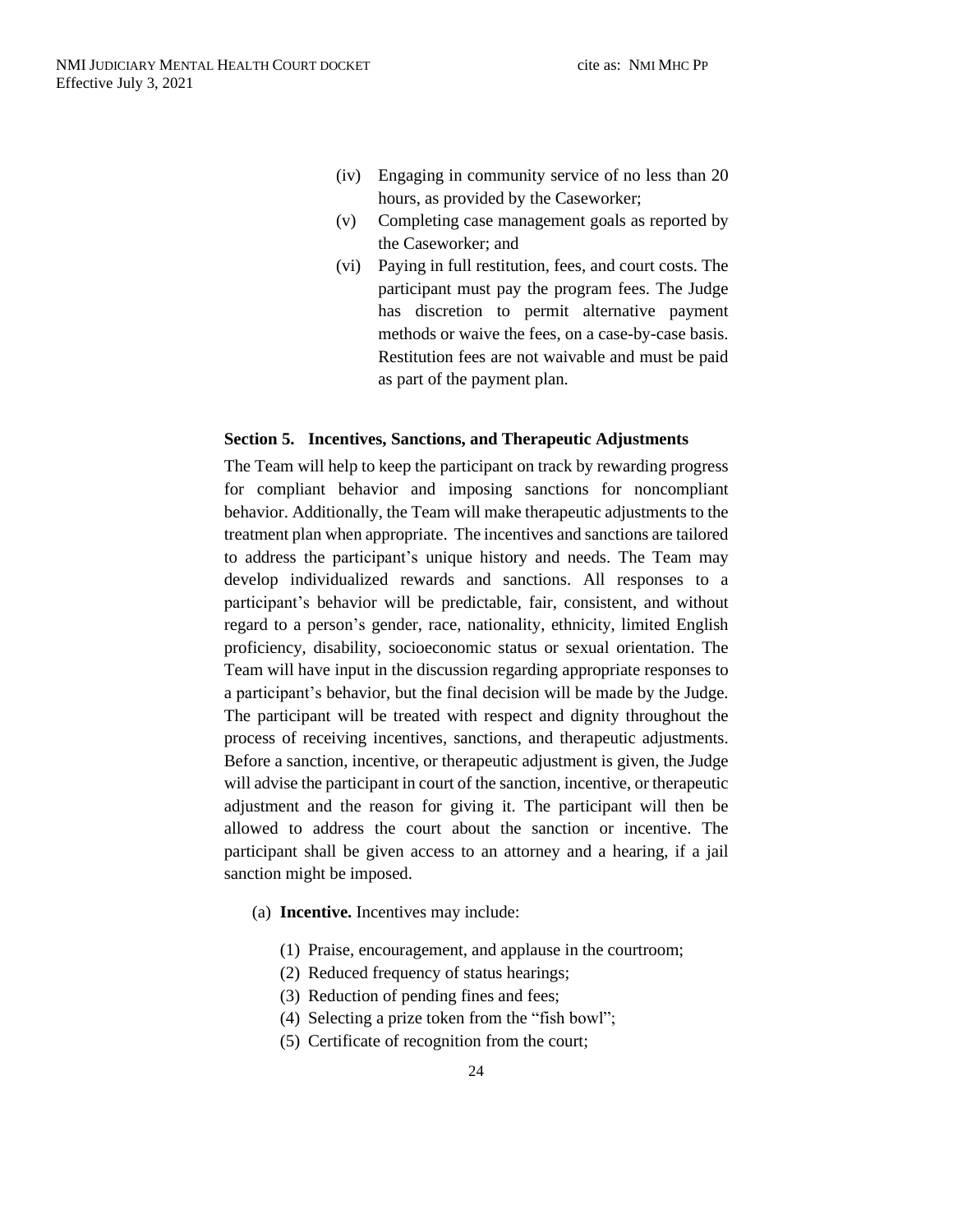- (6) Promotion to next phase or shortening current phase;
- (7) Restoration of lost privileges because of behavior infraction; or
- (8) Early graduation.
- <span id="page-26-0"></span>(b) **Sanction.** Sanctions may include:
	- (1) Admonishment from the Judge;
	- (2) Reading or writing assignments;
	- (3) Letter of apology to the court;
	- (4) Sitting in the courtroom for the entire morning or day, writing about their experience, and giving the report to the court;
	- (5) Performing public service work;
	- (6) Increased frequency of status hearings;
	- (7) Increased urinalysis testing;
	- (8) Increased frequency of contacts with the staff;
	- (9) Extended duration in program; or
	- (10) Jail sanction.
- <span id="page-26-1"></span>(c) **Therapeutic Adjustments.** Therapeutic Adjustments may include:
	- (1) Increase or decrease in weekly group attendance;
	- (2) Increase or decrease in weekly individual counseling appointments;
	- (3) Increase or decrease attendance in individual or group selfhelp meetings;
	- (4) Inpatient treatment;
	- (5) Sober living environment; or
	- (6) Successful completion of treatment.

### <span id="page-26-2"></span>**Section 6. Grounds for Sanction or Termination**

A participant may be sanctioned or terminated for the following reasons:

- (a) Dishonesty to the Team and court personnel;
- (b) Willful noncompliance with the treatment plan;
- (c) Unexcused absences from counseling session or support group;
- (d) Failure to follow treatment conduct rules, policies and procedures, or handbook;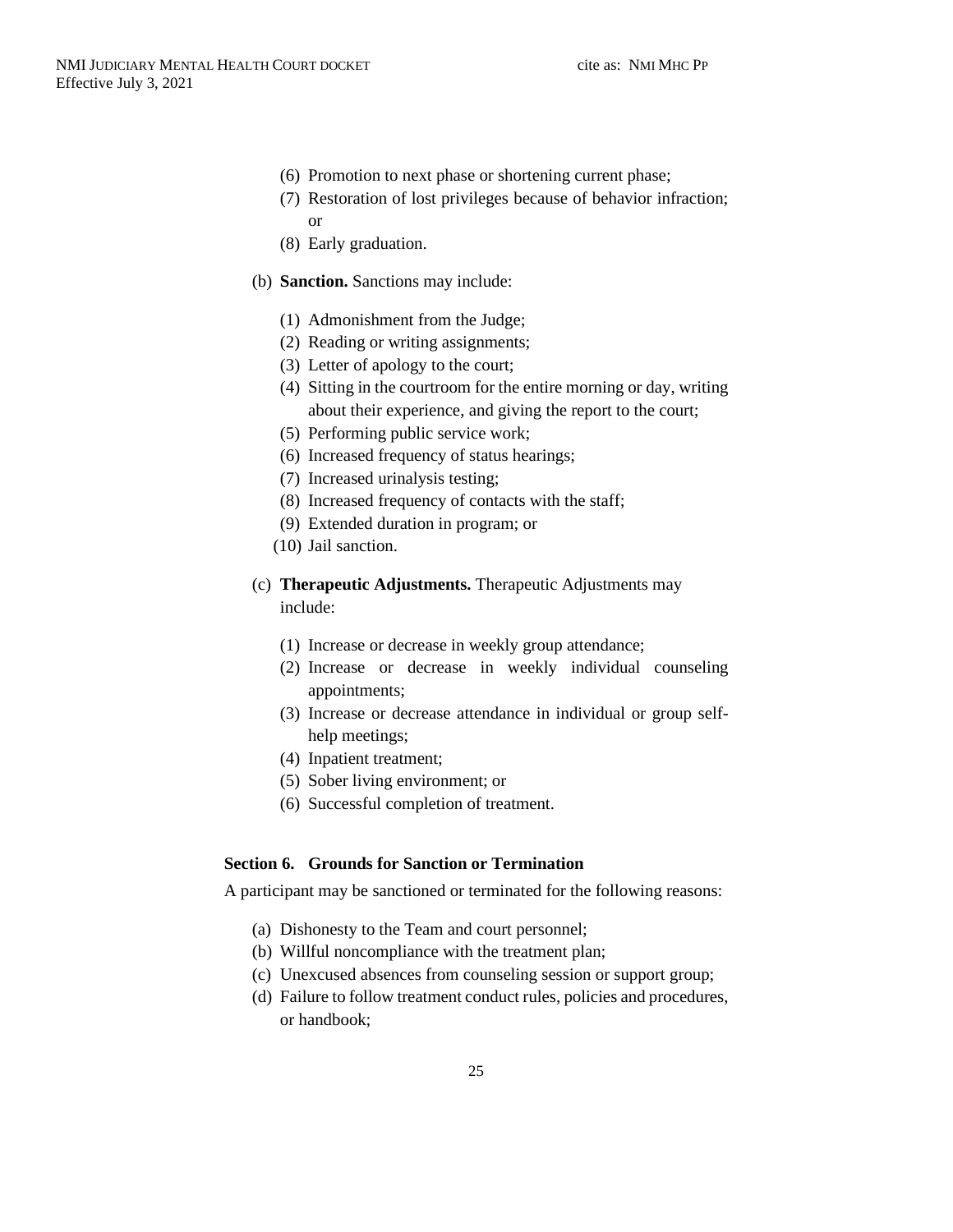- (e) Violent or abusive behavior at a treatment site, program site, or other place of contact or participation;
- (f) Failure to attend individual or group self-help per treatment plan recommendation;
- (g) Failure to comply with the court, Team, or Treatment Provider's recommendations;
- (h) Failure to attend court hearings without good cause;
- (i) Failure to attend case management appointment without good cause;
- (j) Positive urine test;
- (k) Diluted urine sample submitted;
- (l) Failure to submit urine sample;
- (m) Curfew violation;
- (n) Arrest for new offense;
- (o) Leaving the participant's designated home island without permission;
- (p) Possession or delivery of drugs on treatment site;
- (q) Violating Commonwealth laws;
- (r) Consumption of alcohol, marijuana, or illegal substances;
- (s) Misusing prescribed medication;
- (t) New allegation of a felony;
- (u) New allegation of a violent misdemeanor;
- (v) New allegation of a domestic violence offense; or
- (w) Violation of stay away order.

#### <span id="page-27-0"></span>**Section 7. Program Outcomes for a Participant**

There are four possible outcomes to the program: graduation, neutral discharge, voluntary discharge, or termination.

- <span id="page-27-1"></span>(a) **Graduation.** Graduation is the desired outcome in MHC.
	- (1) A participant is eligible for graduation after completing all treatment phases. The Caseworker will provide the participant with a plan outlining continued treatment, education, vocational training, employment, and other resources.
	- (2) The Judge will preside over the graduation ceremony and issue a certificate of successful program completion.
	- (3) The Judge will reject the plea held in abeyance and dismiss the case.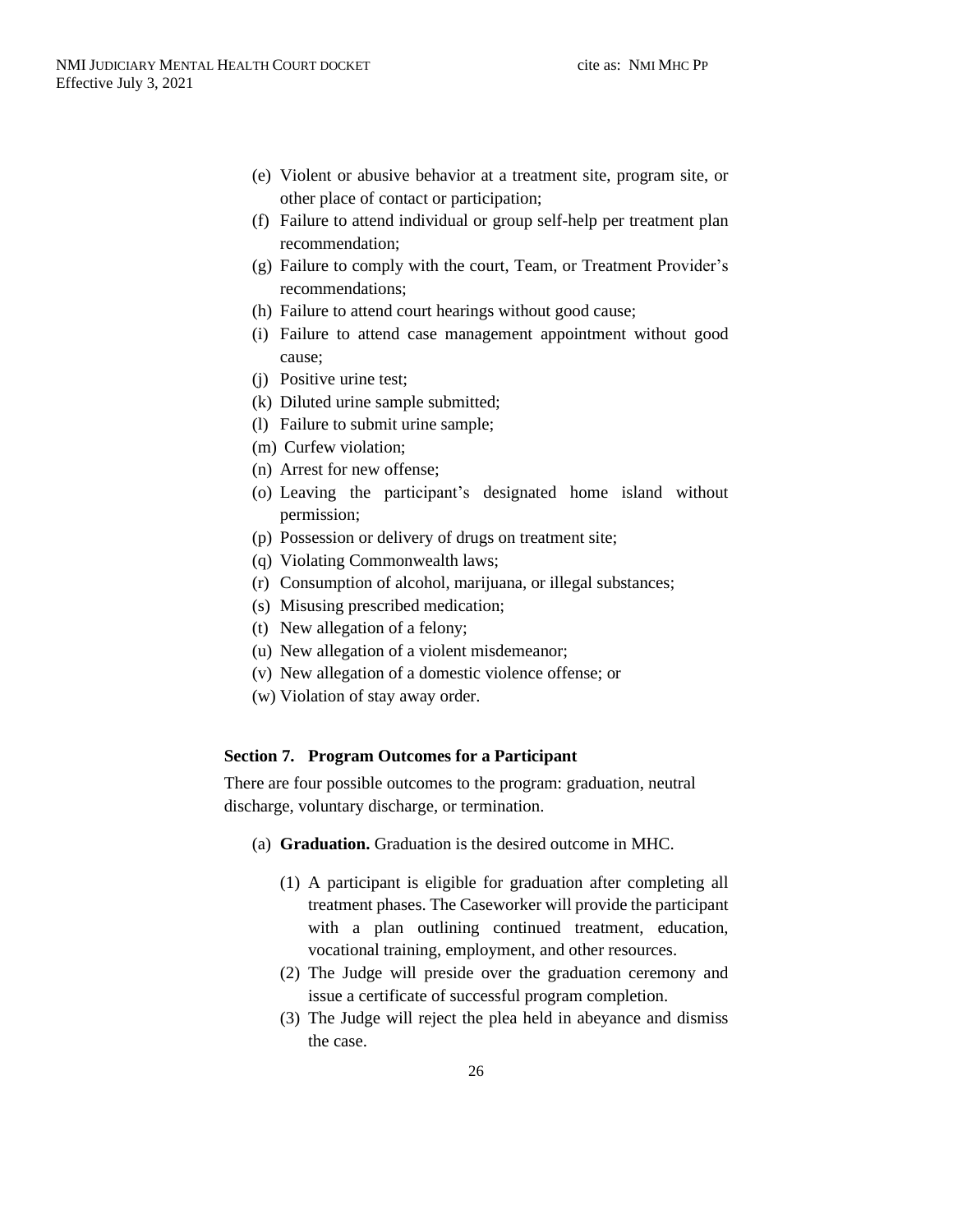- <span id="page-28-0"></span>(b) **Neutral Discharge.** A participant may be neutrally discharged.
	- (1) If the Team has determined that the participant has substantially complied with the program terms and conditions but successful completion is improbable after exhausting all reasonable efforts to complete the treatment, then the Judge may neutrally discharge the participant from the program. For example, the participant may have or develop a serious medical or mental health condition, disability, or other factors that prevents requirement completion.
	- (2) If the participant is neutrally discharged, the Judge shall reject the plea in abeyance and return the case to the regular criminal docket.
	- (3) The Caseworker will provide the participant with a plan recommending continued treatment, education, vocational training, employment, and other resources.
- <span id="page-28-1"></span>(c) **Voluntary Discharge.** A participant has the right to withdraw from the program in all circumstances. However, there may be consequences for doing so. Before the discharge, the Judge shall:
	- (1) Allow the participant to consult with the defense attorney;
	- (2) Determine in open court that the withdrawal is made voluntarily and knowingly with particular attention given to determining that the participant's decision is not negatively influenced by mental illness, substance use, or course of treatment for mental illness or substance abuse;
	- (3) Admonish the participant in open court as to the consequences, actual or potential, which will result from withdrawal;
	- (4) Accept the plea in abeyance and sentence the participant pursuant to the agreement; and
	- (5) Transfer the case to another judge if participant requests to be sentence by another judge.
- <span id="page-28-2"></span>(d) **Termination.** The court may terminate a participant for cause.
	- (1) The court, at the Team's request or on its own motion, may terminate a participant from the program. The seriousness of the treatment violation, repeated failures to comply, limitation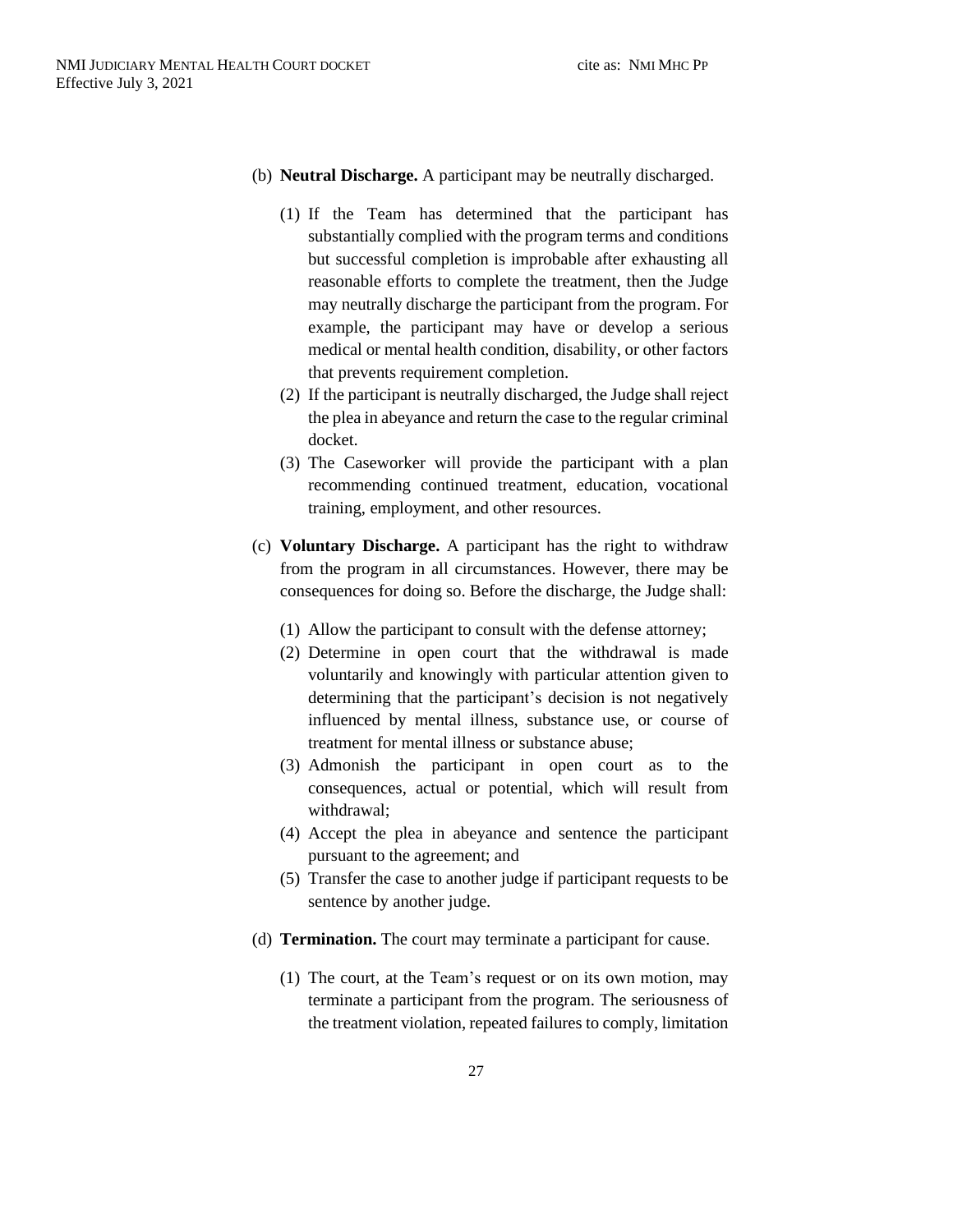of alternative treatment options, or other good cause may result in termination.

- (2) Prior to termination from the program, the participant shall be served notice of termination hearing.
- (3) The evidentiary standard for termination shall be that the prosecutor must prove by a preponderance of evidence that the participant committed the alleged violation necessary to trigger termination.
- (4) If the participant is terminated, the Judge shall accept the plea in abeyance and sentence the participant pursuant to the agreement.

#### <span id="page-29-1"></span><span id="page-29-0"></span>**Section 8. Data Collection and Program Evaluation**

- (a) **Data**. The Manager will be responsible for collecting and reporting data to the Supreme Court quarterly and annually. The quarterly reports will consist of:
	- (1) New cases screened;
	- (2) Supervision activity in a month;
	- (3) Case exits in a month; and
	- (4) Any other pertinent data relevant to the sustainability of the program.
- <span id="page-29-2"></span>(b) **Evaluation**. The Team will have an internal review as needed to evaluate the program and determine its success and areas that need to be improved. The Team will discuss ways in which the program can be improved based on data collected. An outside evaluation will take place according to best practice standards and outcomes will be used to improve the program.

#### <span id="page-29-4"></span><span id="page-29-3"></span>**Section 9. Drug and Alcohol Testing Protocol**

- (a) **Use of Other Substance.** If a participant has a co-occurring substance use disorder, testing for alcohol, THC, and other substances may be used:
	- (1) As an assessment and diagnostic tool;
	- (2) To reinforce and validate successful recovery and abstinence;
	- (3) As an intervention and confrontation tool;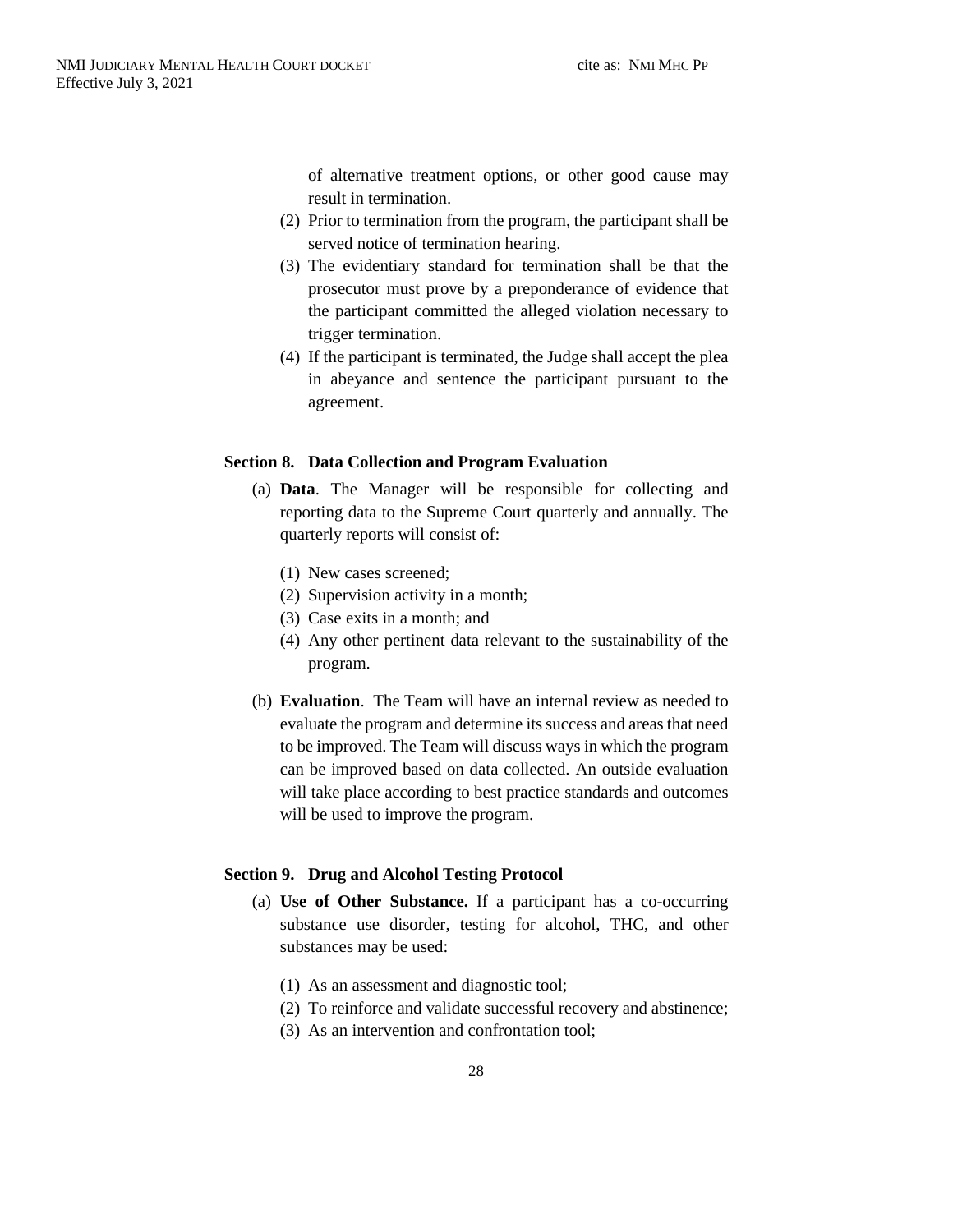- (4) As a deterrent to drug use and to hold the participant accountable;
- (5) To provide a non-manipulative environment to monitor progress; and
- (6) To assist in determining risk and revocation decisions.
- <span id="page-30-0"></span>(b) **Honesty.** Honesty is critical in the program. If a participant has used a substance at any time during the program, it is the participant's responsibility to inform staff, or the person administering the drug test, of that fact before taking the test.
- <span id="page-30-1"></span>(c) **Positive Test.** Drug tests will be observed to ensure freedom from test errors or tampering.
	- (1) A test that is determined to have been tampered with, or "invalid" due to temperature, specific gravity, or creatinine levels, will be considered a positive test. If a test is missed, the participant must contact the Team immediately and be willing to test when requested.
	- (2) A missed test may be considered a positive test.
	- (3) If a participant arrives to submit to a drug test and is unable to provide a sample, it may be considered a positive test.
- <span id="page-30-2"></span>(d) **Test Outcome**. If a participant has a positive test in any phase, the Judge, based on recommendations from the Team, may apply immediate sanctions or treatment adjustments, including possible jail time, to help stop drug use. A participant who has an infraction in the days before a scheduled court date will be asked to attend court that week regardless of the scheduled court date.

#### <span id="page-30-4"></span><span id="page-30-3"></span>**Section 10. Confidentiality**

- (a) **Governing Law.** MHC is governed by Commonwealth and federal laws pertaining to confidentiality, including but not limited to Health Insurance Portability and Accountability Act of 1996, Section 543 of the Public Health Service Act, 42 U.S.C. § 290dd-2, and its implementing regulation, 42 C.F.R Part 2 (confidentiality of substance abuse records).
- <span id="page-30-5"></span>(b) **Authorization**. An applicant or participant must authorize disclosure of information to the Team to determine eligibility, treatment, and progress. The consent shall include authorization